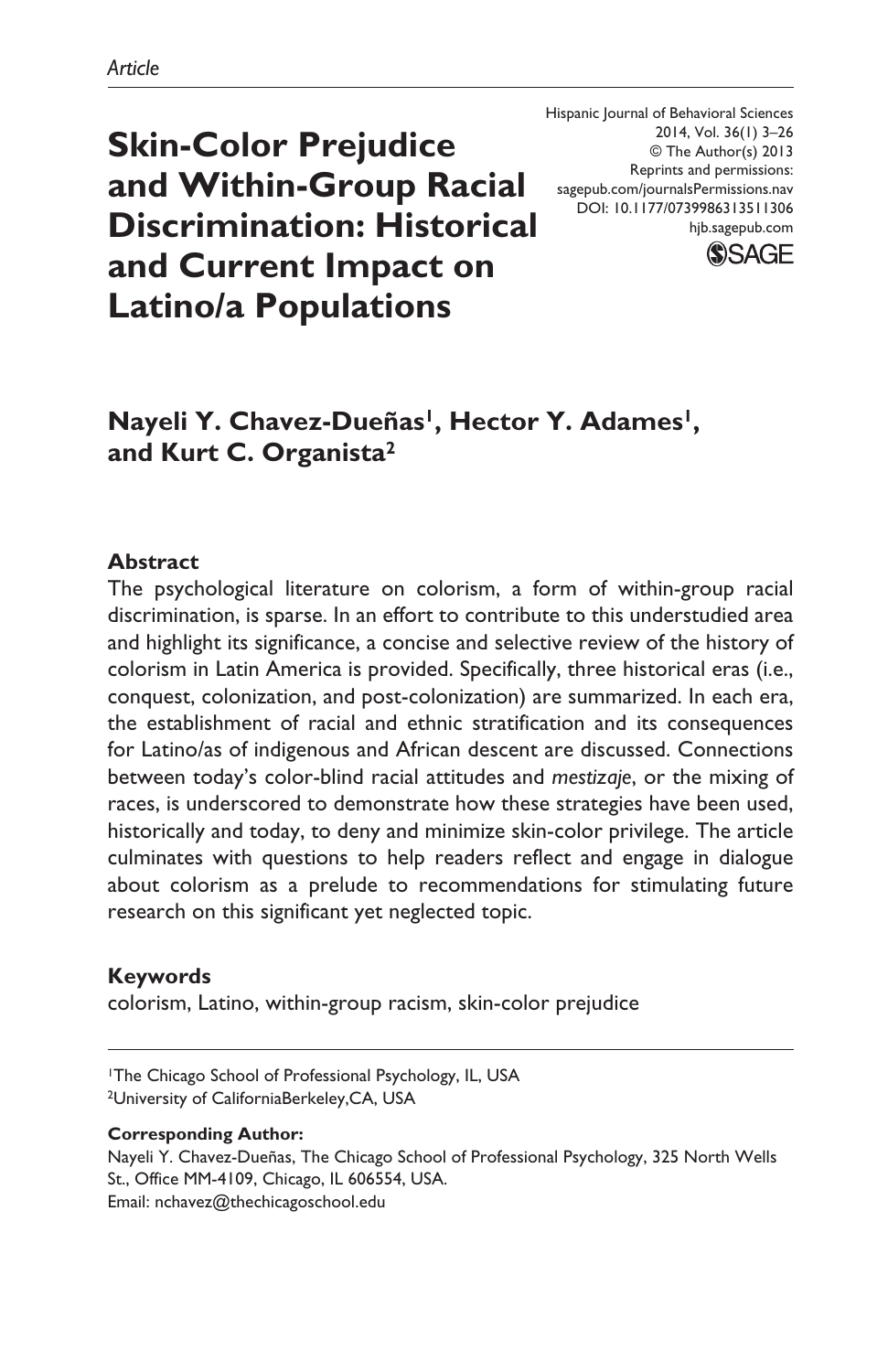Diversity within Latino/as has received increasing attention in the literature over the past two decades. A number of foundational publications such as those by Bonilla-Silva (2010), Comas-Díaz (1996), Organista (2007b), and Santiago-Rivera, Arredondo, and Gallardo-Cooper (2002), coupled with the Guidelines on Multicultural Education, Training, Research, Practice, and Organizational Change for Psychologists (American Psychological Association [APA], 2003), provide a basis for facilitating professional dialogue about within-group stigma and discrimination. One such area is colorism or "a form of [racial] discrimination imposed upon Latino/as by members of their own ethnic group" (Organista, 2009, p. 291).

Although the psychological literature on colorism is sparse, the few studies available have found that darker skin-color prejudice negatively affects Latino/a mental health (Montalvo, 2004; Montalvo & Codina, 2001, Ramos, Jaccard, &Guilamo-Ramos, 2003), education, and income (Arce, Murgia, &Frisbie, 1987). For example, in their seminal article examining the impact of skin color and phenotype on the life chances of Mexican Americans, Arce et al. (1987) found that as compared with their lighter skinned and Europeanlooking counterparts, darker and more indigenous looking participants reported less educational attainment (9.5 and 7.8 years, respectively), lower income (US\$12,721 and US\$10,450, respectively), and higher discrimination as assessed by self-report incidents of perceived discrimination with higher scores indicating more perceived discrimination (25.6 and 27.2). In addition, a study conducted by Ramos et al. (2003) compared the depressive symptoms between European Americans, African American, and Afro-Latino/a adolescents and found that Afro-Latinas reported the highest levels.

The purpose of this article is to (1) prime the reader for a historical appreciation of colorism and its current impact on Latino/as and (2) provide questions to stimulate dialogue about this challenging topic as a prelude to (3) recommendations for approaching research on colorism with Latino/as. To accomplish these goals, a brief overview on the history of the conquest, the colonial period, and postcolonial era is provided to highlight the establishment of ethnic and racial stratification and its negative consequences for Latino/as of indigenous and African descent. The legacy of *mestizaje* is also outlined as a strategy to minimize and deny the racial privilege of lighter skinned and European featured Latino/as. Furthermore, *mestizaje* is compared with more recent color-blind racial attitudes in the United States. We conclude with questions to stimulate reflection, recognition, and engagement in dialogue about colorism as a prelude to research recommendations.

The authors acknowledge that learning about within-group oppression or "family secrets" may elicit uneasy feelings such as discomfort or anxiety as well as anger, pain, shame, and guilt within Latino/as across the color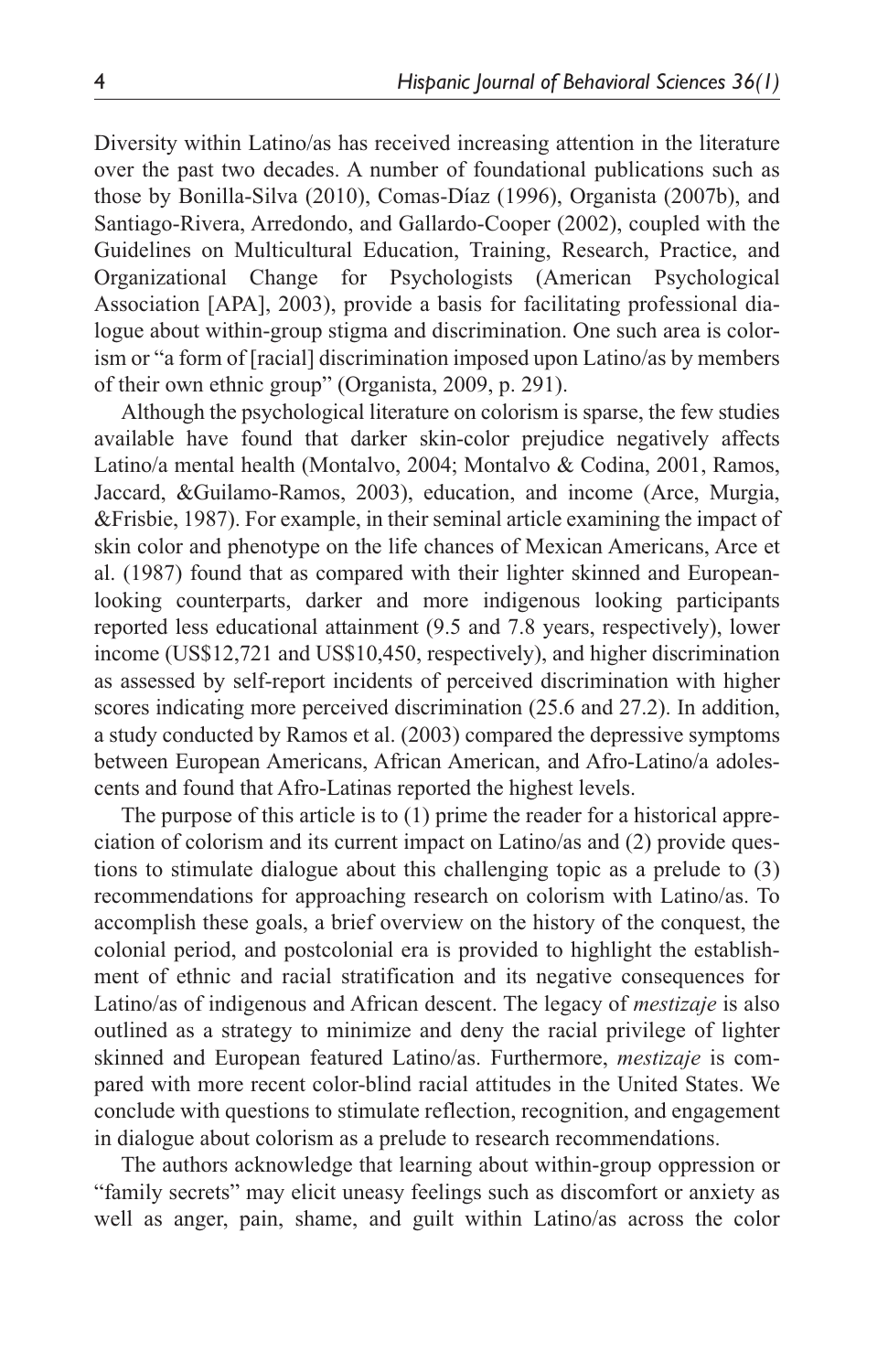continuum. However, such learning can also be stimulating, insightful, and motivating to extend our social justice efforts to include within-group efforts to reduce internalized oppression. We are also cognizant that inviting colorism dialogue may disturb the status quo within Latino/a relations but hopefully in productive ways. By starting the colorism conversation, we do not minimize the history of oppression and discrimination that Latino/as have and continue to experience due to cultural differences, immigration status, gender, accentedness, socioeconomic status (SES), and so on, all well documented in the literature (e.g., Dovidio, Gluszek, John, Ditlmann, &Lagunes, 2010; Lee &Ahn, 2012; Perez, 2012; C. Suarez-Orozco & Suarez-Orozco, 2001; Torres &Ong, 2010). Instead, this article is an invitation to learn more about colorism, its historical foundation, and its current impacts on Latino/as and to simulate further inquiry. Education through history is one of the "most powerful weapon we can use to change the world" (Nelson Mandela Centre of Memory, 2012, para. 13).

## **Selective History of Racial Stratification in Latin America**

The history of Latino/as is a collective narrative of rich ancestral roots and traditions, conquest, colonization, slavery, and perseverance. If indeed we are committed to APA's (2003) Multicultural Guidelines and fostering a fairer society, the living legacy of history must be studied to avoid repeating its many pitfalls. In fact, the Multicultural Guidelines call on us to understand the influence that social, political, historical, and economic context have on individual beliefs, attitudes, and behaviors.

### *The Conquest of Latin America: The Importation of Racist Ideologies*

The conquest was one of the most violent periods in Latin American history resulting in the massacre, domination, and oppression of indigenous people (Livi-Bacci, 2008; Soler Castillo & Pardo Abril, 2009). It began with the arrival of the Spanish Conquistadors to the Caribbean Islands of what today is known as Cuba, the Dominican Republic, and Puerto Rico. There, the Conquistadors encountered the Tainos, the Caribs, and other smaller indigenous groups. By 1518, the Conquistadors had arrived at the coast of Veracruz, Mexico (Garcia-Martínez, 2010; Livi-Bacci, 2008). As they moved further west into the coast of Mexico and South America, the Conquistadors encountered the descendants of the Mayans, the Aztecs, and the Incas (Garcia-Martínez, 2010; Livi-Bacci, 2008; Nalda, 2010). During their settlements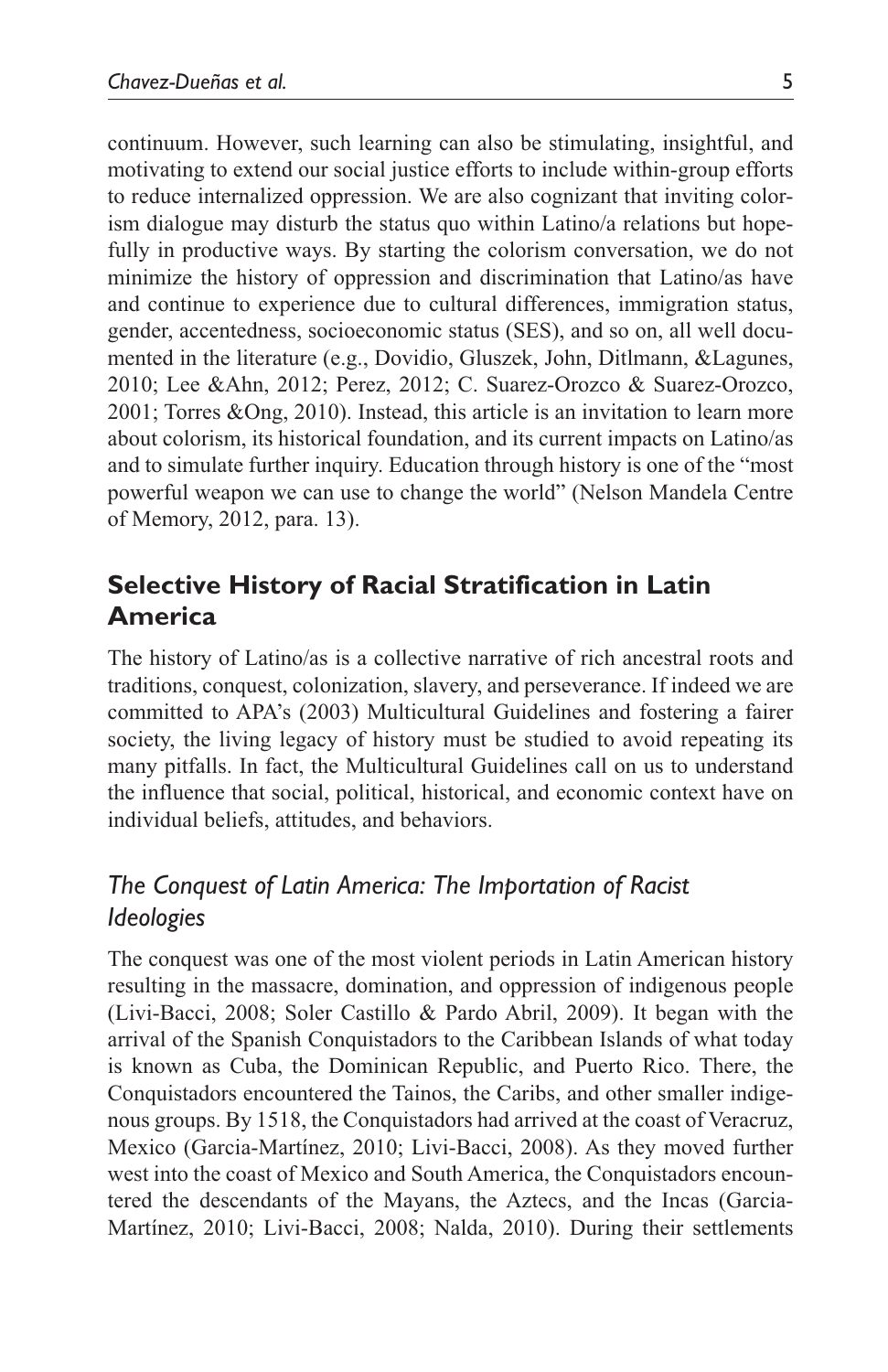into what the Spaniards called "the new world," they encountered various groups of people with centuries of established traditions, beliefs, and customs (Garcia-Martínez, 2010; Livi-Bacci, 2008). They viewed indigenous people as "heathens" who needed to be civilized (Livi-Bacci, 2008; Soler Castillo & Pardo Abril, 2009). Thus, Spanish historical interpretations of indigenous behaviors were rooted in a European perception of the world, and the foundation of social inequality between the White and non-White populations in Latin America took hold during this era (Soler Castillo & Pardo Abril, 2009).

Historians have described the encounter between the Spaniards and the indigenous population as having a tremendous influence on the Spaniards' ability to survive and thrive in Latin America (Garcia-Martínez, 2010; Livi-Bacci, 2008). In fact, it has been postulated that while the Europeans found good conditions in the Americas (i.e., good climate, food, low levels of epidemic disease), conditions for the indigenous people rapidly deteriorated (Livi-Bacci, 2008). For instance, the indigenous people were faced with epidemic diseases for which they had no immunities and suffered dramatic economic and social "territorial dislocation" (Livi-Bacci, 2008, p. 7). Their traditions, religion, and even their names were lost. Overall, the indigenous groups were forced to live by the expectations of the Spaniards, including their beliefs about racial superiority and practices that transferred cross-generationally as Spaniards and indigenous people inevitably mixed (Garcia-Martínez, 2010; Livi-Bacci, 2008; Soler Castillo & Pardo Abril, 2009).

### *The Colonial Period: A System Based on Inequality*

During the colonial period, the Spaniards dominated Latin America and began using indigenous laborers to exploit the natural resources of the "new world," which was rich in precious metals and agricultural lands (Casaus Arzu, 2009; Tanck de Estrada & Marichal, 2010). Nevertheless, as the percentage of the indigenous population declined, the Spaniards found themselves in need of additional laborers. Such need gave rise to the slave trade and more than 10 million African slaves were brought to Latin America. The survival and reproductive capacity of Afro-descendants, in Latin America, were severely compromised by the inhumane and brutal conditions that marked their loss of freedom (Andrews, 2004; Livi-Bacci, 2008). Moreover, African slaves experienced high rates of mortality due to the strenuous work performed in the burgeoning sugarcane plantations and silver mining industries. Even before such labor exploitation, large numbers of slaves died during their transplantation to the Americas with one fifth to one third dying within 3 years of arrival (Andrews, 2004; Engerman, 2000). During the colonial period, Latin America was divided into a caste society, also referred to as a *system of stratification*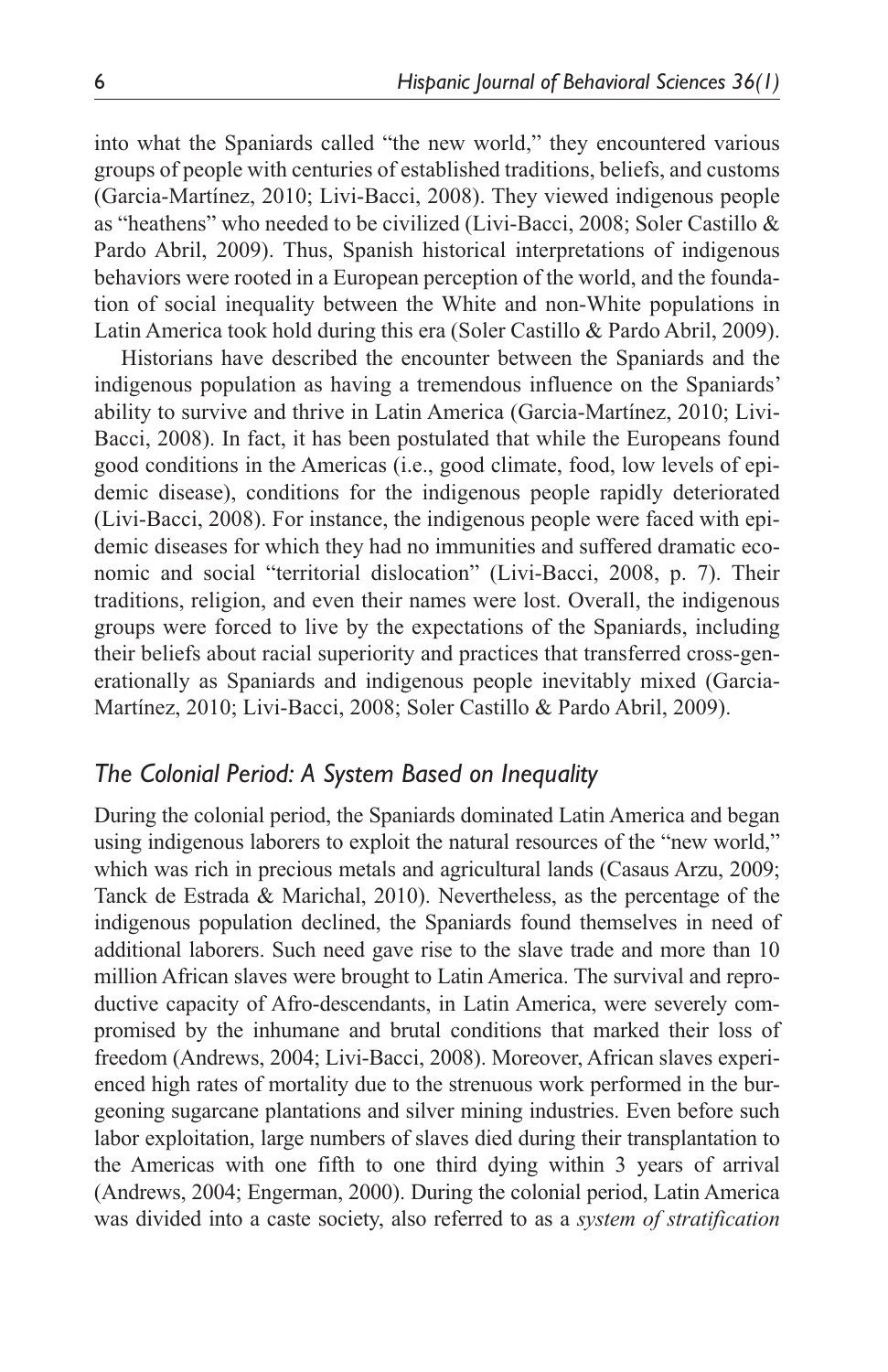

**Figure 1.** Latin American Social Caste Pyramid (LASCP).

*Note.* Informed by the 18th-century Latin American family caste paintings by Miguel Cabrera (Katzew, 1996). Racial mix determined hierarchy, social status, and economic privileges.

(Organista, 2007a; Soler Castillo & Pardo Abril, 2009). This system was based on skin-color and phenotypical characteristics. Figure 1 illustrates the social stratification system of the colonial period, where the Spaniards and their descendants strategically occupied the top. Such a stratification system was designed to allow Spaniards to hold and control political, social, and economic power at the cost of impoverishing indigenous and African groups (Ogbu, 1994; Organista, 2007a; Soler Castillo & Pardo Abril, 2009). Moreover, an individual's placement within the stratification system determined his or her power and privilege within the colonies including noble titles, legal class divisions, censorship, access to formal education, and other life enhancing resources (Livi-Bacci, 2008; Soler Castillo & Pardo Abril, 2009).

By the early 1800s, Spaniards composed about a quarter of the population and Africans a fifth, with the remainder a rapidly increasing racial blend of predominantly indigenous and Spanish roots (Livi-Bacci, 2008). Although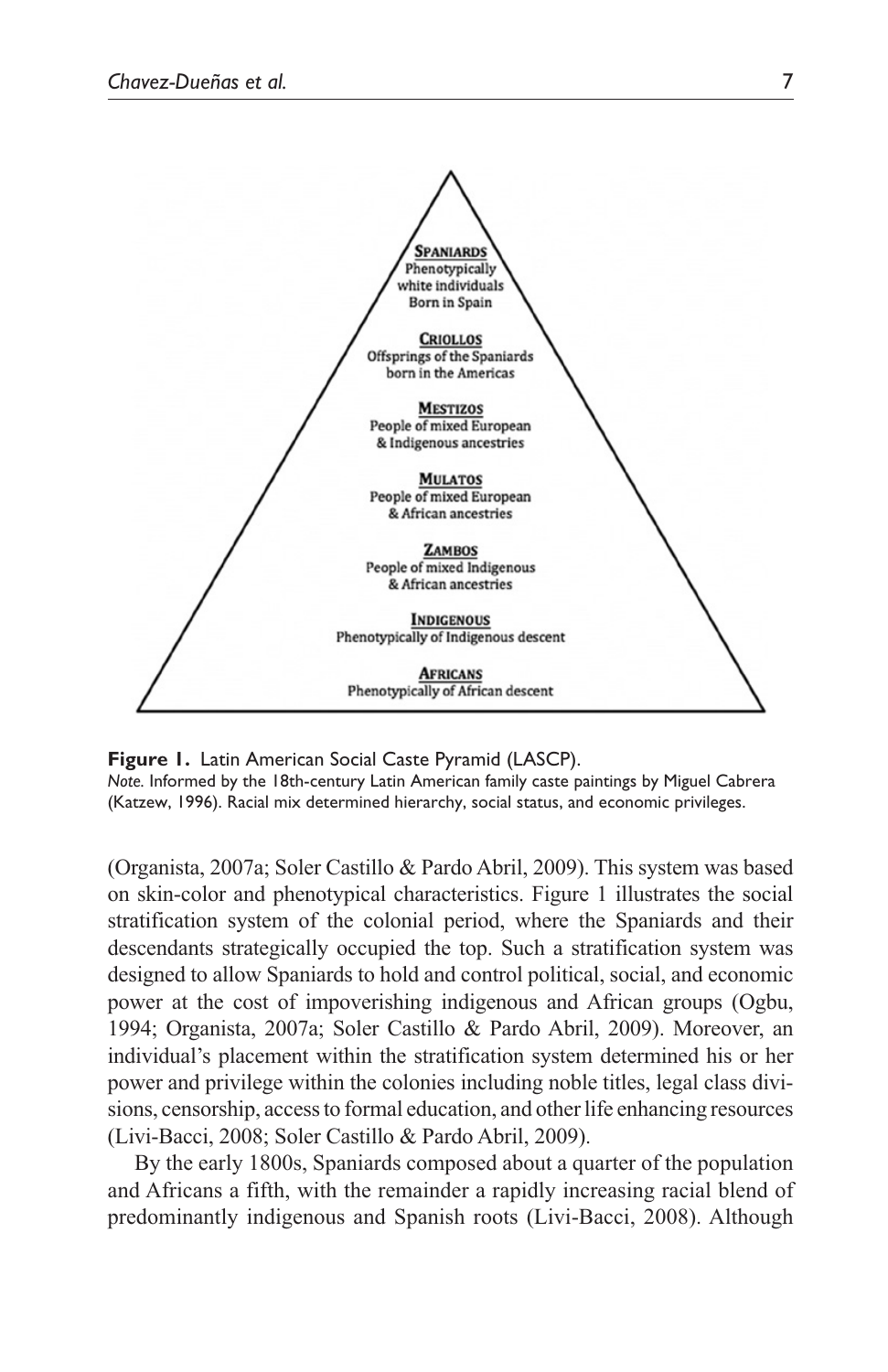Spaniards were a shrinking minority, they possessed the power to discriminate on the basis of skin-color and phenotype as one of the main strategies to maintain the stratification of race, ethnicity, and power (Casaus Arzu, 2009; Soler Castillo & Pardo Abril, 2009). The colonial period lasted for about three centuries, ending around 1830 with each Latin American country eventually gaining independence from Spain (Livi-Bacci, 2008).

### *Postcolonial Era: Independence for Some and Continued Oppression for Others*

During the postcolonial period, the foundation of White superiority, including the denial of inequality established by the Spanish conquistadors, flourished. These ideologies were built into the sociopolitical system. In fact, *mestizaje*, an ideology whereby everyone was deemed to be of mixed descent, was one of the main strategies the Spaniards used to deemphasize privileges associated with phenotypically White characteristics (Gates, 2011; Soler Castillo & Pardo Abril, 2009). Consequently, even the descendants of the African slaves were socialized to buy into the idea of *mestizaje* connoting that all Latin Americans were of mixed indigenous, African, and European heritage (Gates, 2011; Soler Castillo & Pardo Abril, 2009).

Afro-descendants and indigenous people subscribed to *mestizaje*; albeit, for different reasons than their White oppressors. *Mestizaje* was their feeble attempt to deny their racist ideologies and to "erase" the public discourse about their inferiority (Soler Castillo & Pardo Abril, 2009). To Afrodescendants, this ideology represented a forestalled acceptance of their humanity and a way to reject the stratification system established by the Spanish crown during the colonial period. In fact, one of the most wellknown Mexican independence heroes, Jose Maria Morelos y Pavon, an Afrodescendant who fought to remove Mexico's class and race distinctions, stated "May slavery be banished forever together with the distinction between castes, all remaining equal, so Americans may only be known by their vice or virtue" (Morelos y Pavon, 1813).

Moreover, Vicente Guerrero, another Afro-descendant who became the second president of Mexico, made a decision that would have significant repercussions for future generations. He decided that race, as a demographic category, would no longer be part of Mexico's national census. His assumption was that if people were no longer categorized based on race, social inequality would cease to exist. Unfortunately, *mestizaje* rendered Afrodescendants and indigenous people invisible throughout Latin America with minimal changes to social stratification (Soler Castillo & Pardo Abril, 2009).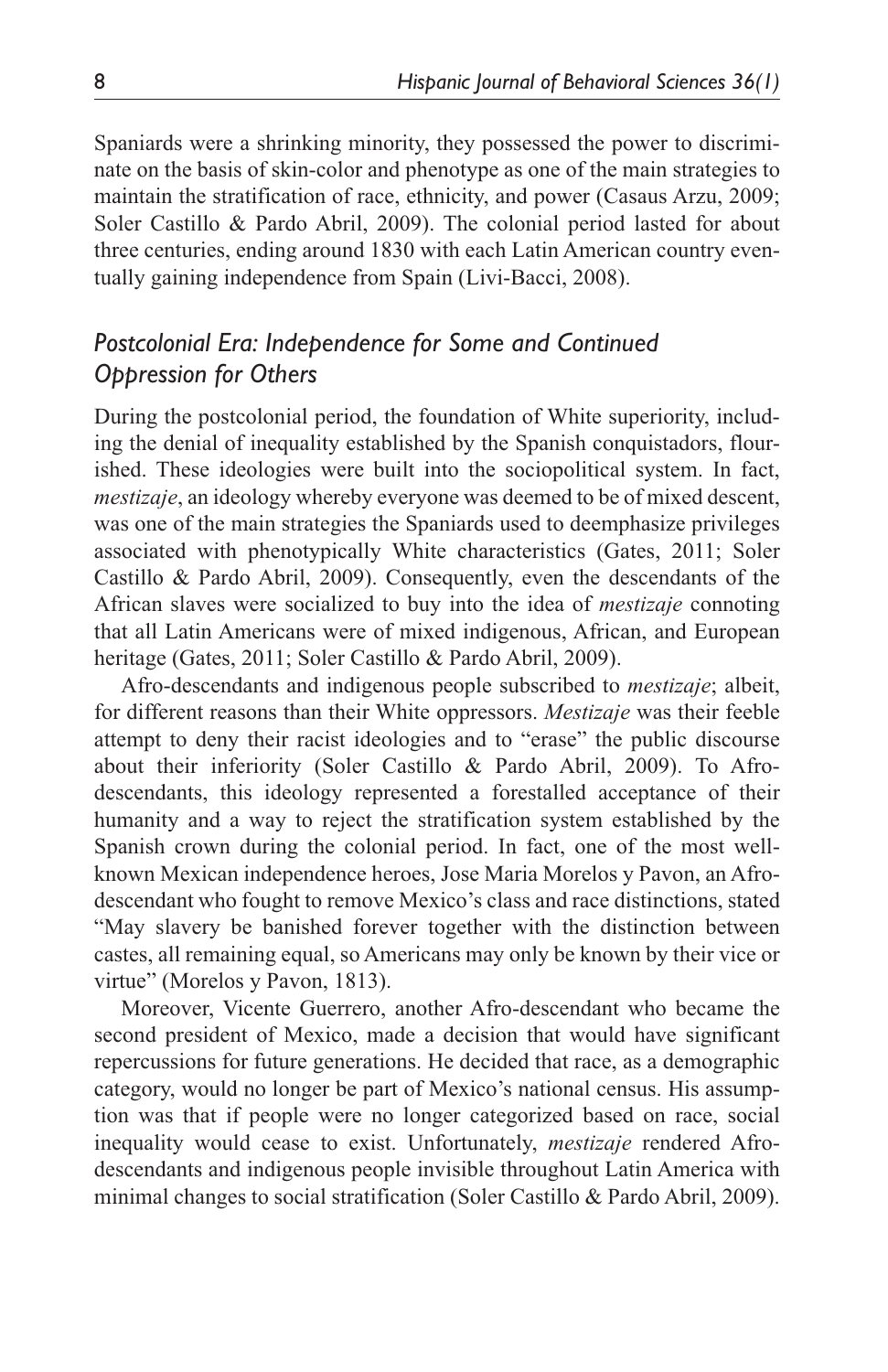### **The Legacy of** *Mestizaje***: White Privilege in Contemporary Latin America**

A related goal of *mestizaje* was the assimilation of indigenous and African people into a culturally homogeneous society. The direct descendants of the Spanish conquistadors or White elites believed that with time *mestizaje* would lead to the disappearance of indigenous and African cultures from Latin American society (Soler Castillo & Pardo Abril, 2009). Assimilation was further accomplished by the blending and mixing of races supported by the government or what were known as "whitening policies" in Latin America (Castellanos Guerrero, Gomez Izquierdo, & Pineda, 2009; Gates, 2011; Soler Castillo & Pardo Abril, 2009). These policies included two devious dimensions: (1) European immigration was encouraged, particularly to areas with high concentration of indigenous and African people (e.g., in Northern Mexico) (Castellanos Guerrero, Gomez Izquierdo, & Pineda, 2009); and (2) White prostitutes were sent to areas where high concentration of Afrodescendants resided (e.g., in Colombia; Soler Castillo & Pardo Abril, 2009). The White elites believed that through interracial breeding they were going to "*mejorar la raza*" [improve the race] and dilute the African and indigenous characteristics from Latin America (Castellanos Guerrero, Gomez Izquierdo, & Pineda, 2009; Soler Castillo & Pardo Abril, 2009). Interestingly, the phrase *mejorar la raza* is still used among U.S. Latino/as today (Comas-Díaz, 1996).

### *Current Impacts of Colorism*

In the early 1990s, a group of people from Mata Clara was jailed in Mexico City. They were believed to be illegal immigrants from Central America. The police acted under the assumption that there are no blacks in Mexico and the fact that the detainees were not carrying any identification. Consequently, they were jailed. They were finally released after the intervention from the municipal president of Cuitlahuac, Veracruz, who confirmed to and convinced the Mexico City police that there were indeed black people in this territory . . . (Cruz-Carretero, 2006, p. 36)

The legacy of racism against non-White populations can be readily observed in today's Latin American society by rending them invisible to the devaluing of traditions rooted in indigenous and African beliefs and framing these groups as exotic others (Gates, 2011; Soler Castillo & Pardo Abril, 2009). For instance, a national survey conducted in 2010 by the Mexican ConsejoNacionalparaPrevenir la Discriminación [National Council for the Prevention of Discrimination] (2012) identified discrimination as the main problem reported by the indigenous community in Mexico. Furthermore,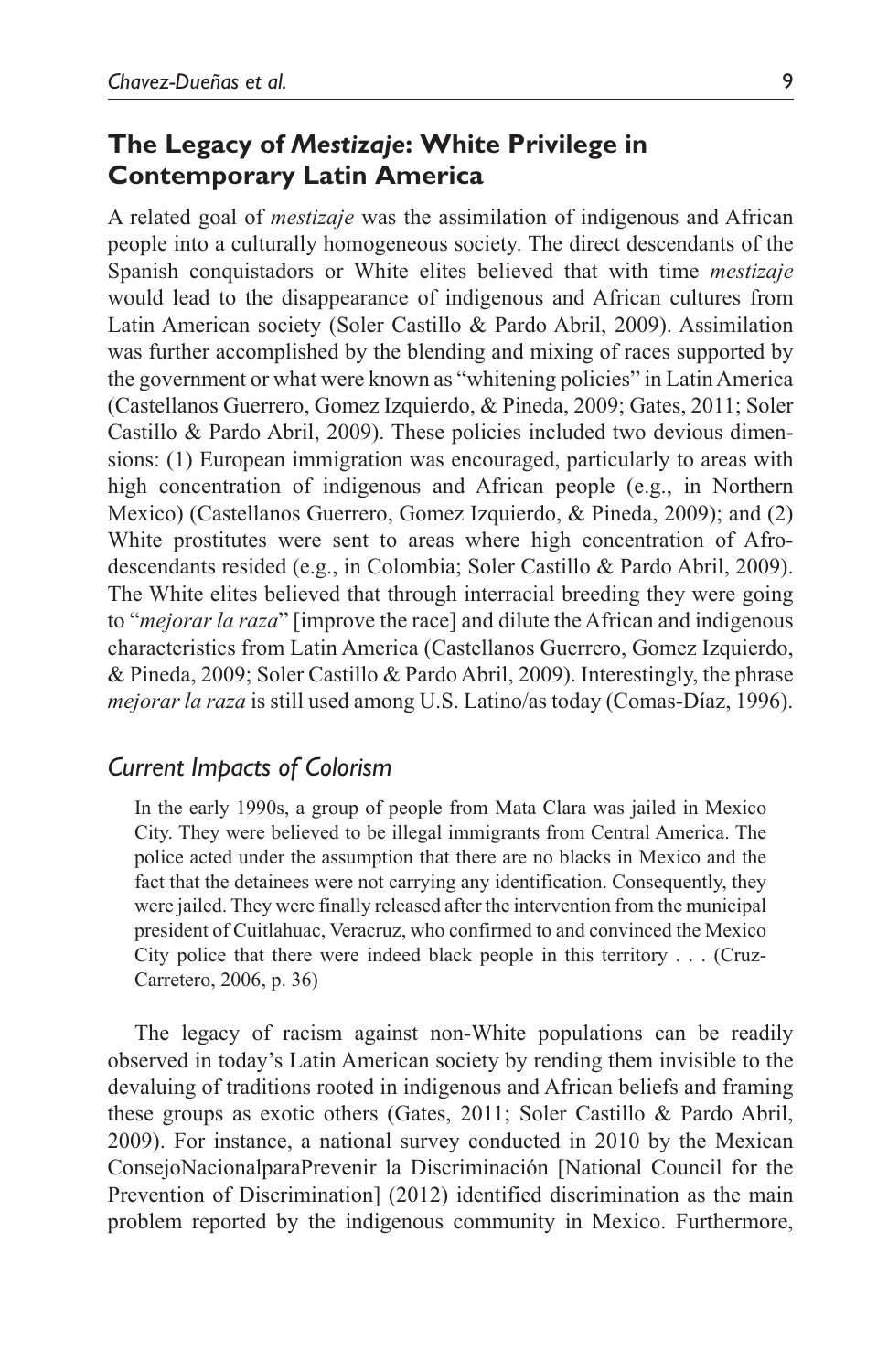| <b>Strategies</b>               | Descriptions                                                                                                                                                                                             |  |  |
|---------------------------------|----------------------------------------------------------------------------------------------------------------------------------------------------------------------------------------------------------|--|--|
| Omission of social<br>actors    | A deliberate and purposeful exclusion of the history,<br>including past and current contributions of Afro-Latinos<br>and indigenous people.                                                              |  |  |
| Omission of racist<br>practices | References to racial and discriminatory practices disappear<br>from history. There is denial that racist practices exist<br>and when discussed, it is acknowledged as occurring in<br>foreign societies. |  |  |
| Naturalization                  | Racism and discrimination are normalized as natural<br>phenomena that occur as a result of how a society<br>develops. In other words, racism and discrimination are<br>expected occurrences.             |  |  |
| <b>Distortion</b>               | Information on the history of Afro-Latino/as and<br>indigenous people is not always portrayed accurately in<br>textbooks and is often presented in a biased way.                                         |  |  |
| <i>ustification</i>             | Excuses are made to justify racist practices: The White<br>elite had the right to defend themselves and the<br>indigenous and Afro-descendants were blamed for the<br>oppression they endured.           |  |  |

**Table 1.** Concealment Strategies: A Basis for Misinformation on Latino/as.

*Note.* Table informed by Soler Castillo and Pardo Abril (2009).

traditional indigenous clothing, accentedness, and behavioral mannerisms continue to be objects of everyday mockery and rejection in Mexico (Castellanos Guerrero, Gomez Izquierdo, & Pineda, 2009). In addition, the Inter-American Commission on Human Rights (*Comisión Interamericana de Derechos Humanos*, 2011) reports that Afro-Latino/as in the Americas continue to be negatively stereotyped, described in a pejorative manner, and exoticized when represented in the media.

It is worth noting, however, that racism pervades a variety of other variables such as SES and gender (Montalvo & Codina, 2001). Although current SES is a direct result of centuries of marginalization, oppression, and exclusion, indigenous and Afro-descendants are often blamed for their struggles and are repeatedly perceived to be lazy, incompetent, and unable to improve their conditions (Castellanos Guerrero, Gomez Izquierdo, & Pineda, 2009; Soler Castillo & Pardo Abril, 2009). Furthermore, concealment strategies were systematically used by White elites to provide misinformation to Latino/ as relative to persons of indigenous and Afro-ancestry. For example, Table 1 describes four major concealment strategies used to misinform Latino/as about the historical and current implications of skin-color privilege. Despite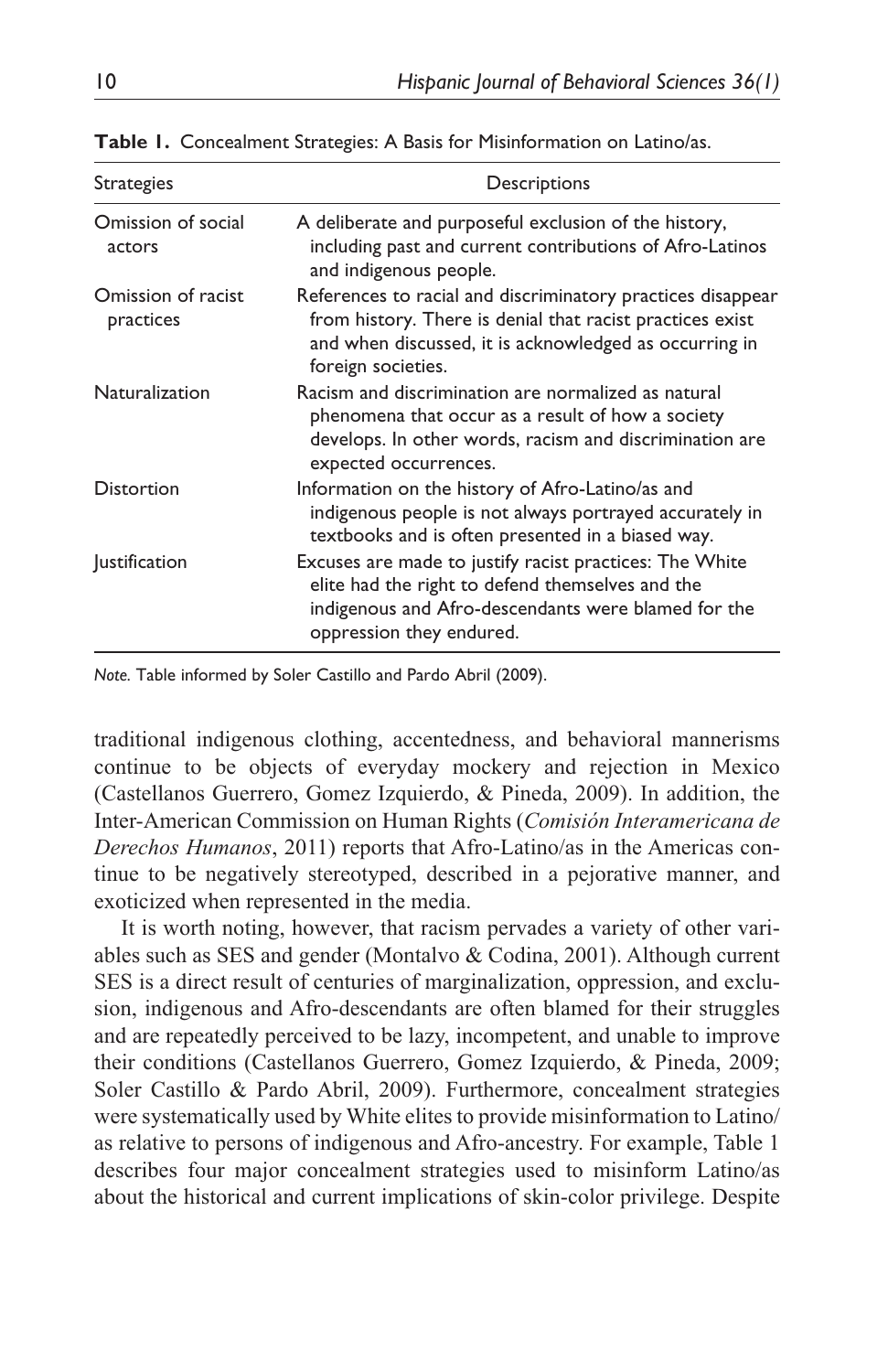such pervasive concealment strategies, indigenous and Afro-descendant people throughout Latin American have staged various forms of resistance and protest against racism and discrimination.

# **The Struggle for Equality: Indigenous and Black Uprisings**

Racism has limited opportunities for indigenous and Afro-descendant communities for centuries. These two groups have historically been the poorest segments of Latin American societies (Casaus Arzu, 2009; Castellanos Guerrero, Gomez Izquierdo, & Pineda, 2009; Soler Castillo & Pardo Abril, 2009). Unfortunately, such realities hold true today. For instance, epidemiological studies reveal high rates of health problems, low literacy and formal education, and high poverty (Hall &Patrinos, 2005; Ñopo, 2012). However, numerous social movements have shed light on such SES and health disparities.

The following section briefly discusses the Zapatista movement in Mexico, the Mayan movement in Guatemala, and the Afro-descendants movement in Colombia as vibrant illustrations of resistance to social stratification on the basis of ethnicity, race, and skin-color. Although a more comprehensive historical analysis is beyond the scope of this manuscript, these movements (e.g., Casaus Arzu, 2009; Marquez & Meyer, 2010; Soler Castillo & Pardo Abril, 2009) were selected because they provide concrete examples of contemporary organized social movements by indigenous and Afro-Latino/as against colorism.

### *The Zapatistas: An Indigenous Movement in Mexico*

The rebellion of the Mayan Zapatistas in 1994 illustrated the racist discourse and practices that the Mexican government and phenotypically White citizens have engaged in for centuries (Castellanos Guerrero, Gomez Izquierdo, & Pineda, 2009). In 1996, the movement reached a major milestone with the passage of the San Andres Treaty, which judicially recognized indigenous groups as part of Mexico's populations as well as their autonomy. However, the treaty was never implemented because it reportedly threatened national unity (Marquez & Meyer, 2010). Such maintenance of national unity sounds similar to maintenance of the status quo and is perhaps yet a current version of *mestizaje* in effect today. Sadly, the indigenous people of Mexico continue to have the highest indices of poverty (Castellanos Guerrero, Gomez Izquierdo, & Pineda, 2009; Subcomandante Marcos, 2001).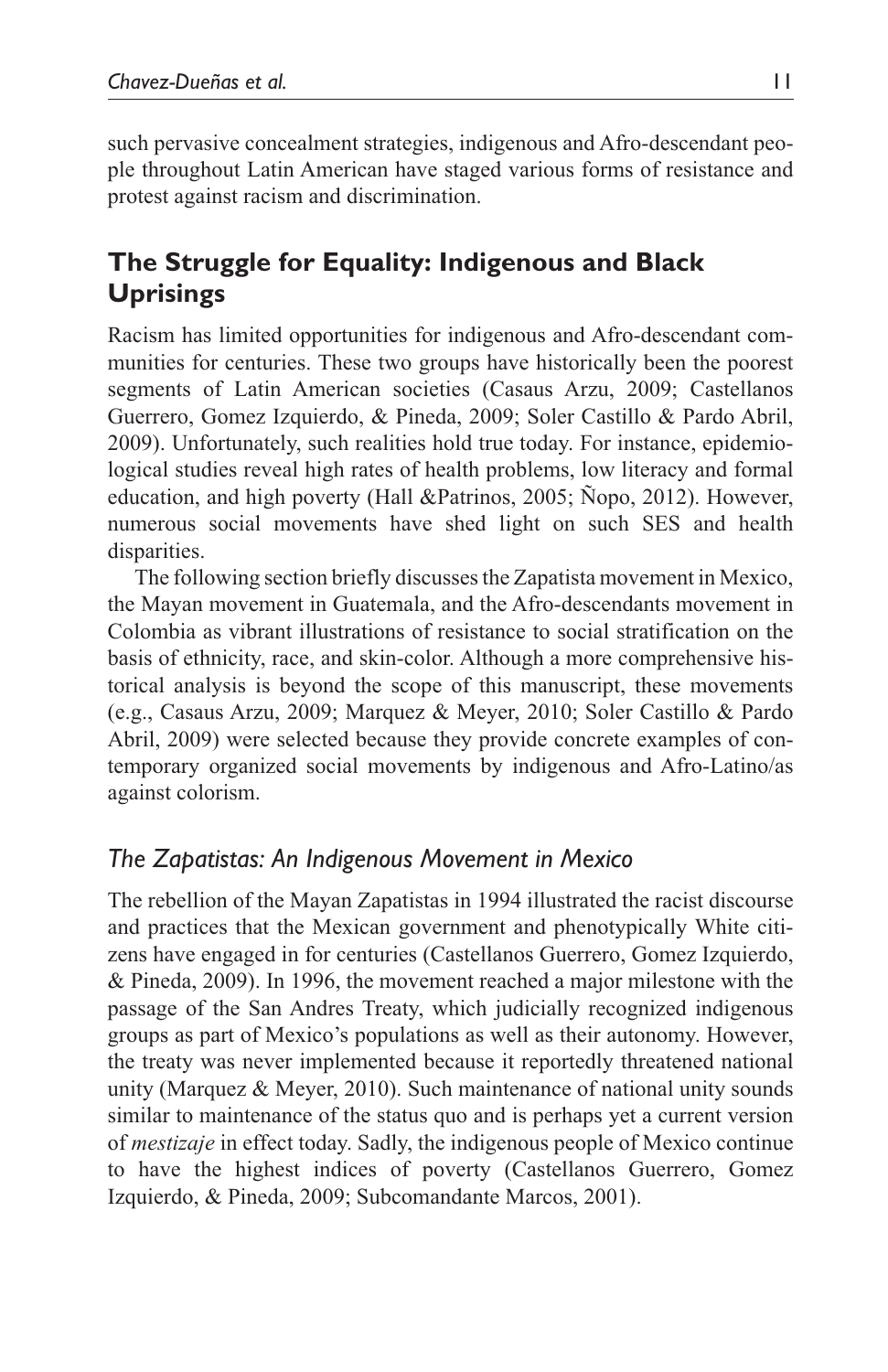### *The Mayan Movement in Guatemala*

Guatemala is home to the largest number of indigenous inhabitants in all of Latin America with one of the highest inequality indices in the entire world (Hall &Patrinos, 2005; Minority Rights Group International, 2011). For example, the World Bank reports that indigenous people make up 58% of the poor and 72% of the extreme poor in Guatemala (Ñopo, 2012).

In the late 1970s, Guatemala experienced an unprecedented rise of indigenous individuals moving from the mountains of Guatemala into the cities. They also began to occupy high ranks in various armed organizations (e.g., La Organización del Pueblo en Armas [ORPA], El Ejército Guerrillero de los Pobres [EGP]). "This irruption of indigenous people into public life caused a commotion among the power [white] elites and the fantasy of the 'unredeemed' Indian reappeared" (Casaus Arzu, 2009, p. 194). Between 1980 and 1985 a number of individuals who considered themselves White descendants of Europeans reached political power and committed one of the largest genocides in the history of Guatemala with approximately 200,000 killings and 100,000 disappearances (Casaus Arzu, 2009).

Similar to Mexico's Zapatista movement, in the mid-1990s, socioeconomic disparities and brutality inadvertently propelled to the fore the organization of the Guatemalan Mayan social movement. Although the movement was successful at occupying new public spaces and having indigenous representation at local and regional governmental agencies, such progress has done little to decrease marginalization and poverty. Moreover, public opinion about non-Whites in Guatemala continues to be negative (Casaus Arzu, 2009). Reports conducted by the Human Rights Office and the CEDIM Foundation in Guatemala document that racism and discrimination against indigenous groups have not decreased in today's Guatemala (Cojti & Edda, 2005; Diene, 2005; Human Rights Office & Morales-Alvarado, 2004).

#### *An Afro-Descendant Movement in Colombia*

Colombia is home to the second largest Afro-descendant population in Latin America (Asher, 2009), estimated at 10.6% by the Colombian government (Minority Rights Group International, 2008). However, the United Nations estimates the total population of Afro-Colombians to be at 26% (Minority Rights Group International, 2008). For centuries, Afro-Colombians have been the victims of oppression and invisibility. Although the Catholic Church condemned the brutality experienced by the indigenous community in Colombia during the colonial era, similar condemnation has not been expressed toward experiences relative to Afro-Colombians. In fact, the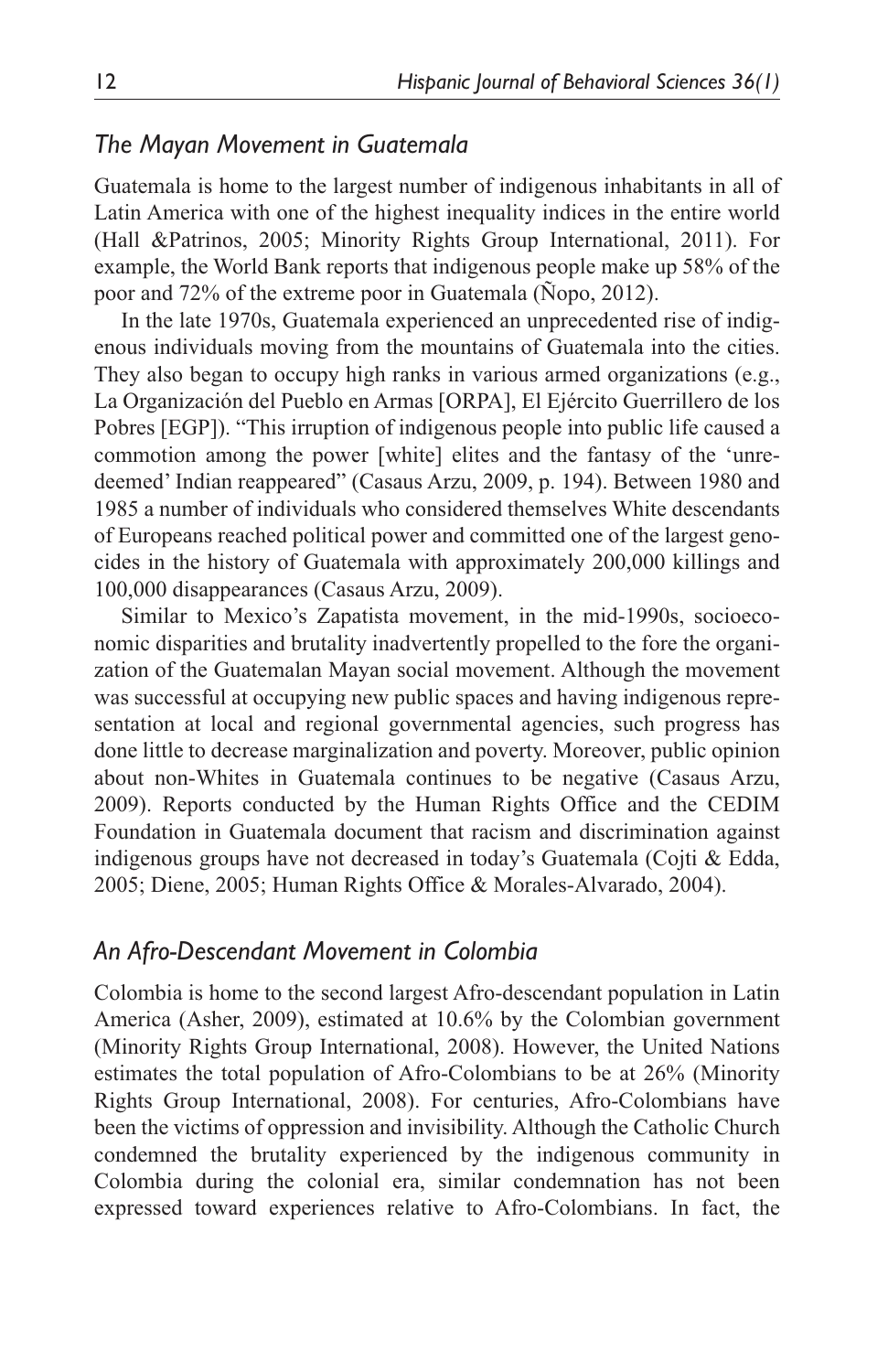church has remained silent about the atrocities experienced by Afro-Colombians during the time of slavery and beyond (Soler Castillo & Pardo Abril, 2009).

By the early 1990s, Afro-Colombians sought formal recognition as an autonomous ethnic group. They reached some degree of success in 1993 with the passage of Law-70 facilitated by the new Colombian constitution of 1991 (Asher, 2009; Soler Castillo & Pardo Abril, 2009). Law-70 recognized the multiethnic/multiracial diversity of the country, especially of indigenous and African descendants. Until this time, Afro-Colombians had not been fully recognized as ethnic groups because they were perceived not to possess "native characteristics." Moreover, Law-70 granted Afro-Colombians the right to the land that their ancestors occupied and developed (Asher, 2009; Soler Castillo & Pardo Abril, 2009). Nevertheless, such rights were restricted. That is, the property titles were given to the collective Afro-Colombian group rather than to individuals (Asher, 2009). Moreover, the regions occupied by Afro-Colombians are the lands the most ignored and neglected by the government and also affected by high rates of violence resulting from wars between the government and the paramilitary groups. Finally, despite the legislative accomplishments of the Afro-descendant communities, they continue to face forced displacement, high levels of poverty, and low levels of literacy (Asher, 2009; Bernard and Audre Rapoport Center for Human Rights, n.d.).

Throughout Colombian history, Afro-Colombians have attempted to define themselves in their own terms and raise awareness about their rich ancestral heritage that was central to the development of today's Colombian culture (e.g., music, dance, spiritual beliefs, food). The Afro-Colombian movement has also achieved new forms of participation within Colombia to fight negative stereotypes (Asher, 2009). As in the United States, black skin color in Colombia has traditionally been associated with "laziness, backwardness, lethargy and neglect" (Soler Castillo & Pardo Abril, 2009, p. 135). In fact, Jose Maria Samper, an influential 19th-century politician, described the Black man as "primitive, coarse, brutal, indolent, semi-savage and dark brown" (Soler Castillo & Pardo Abril, 2009, p. 136), reminiscent of U.S. stereotypes of African Americans during this period and still today.

### **From** *Mestizaje* **in Latin America to Color-Blind Racial Attitudes in the United States**

Words such as "post-racial" and "post-racial era" are becoming more en vogue in today's U.S. lexicon (Bonilla-Silva, 2010; Schorr, 2008), particularly after the election of Barack Hussein Obama. Such postracial ideologies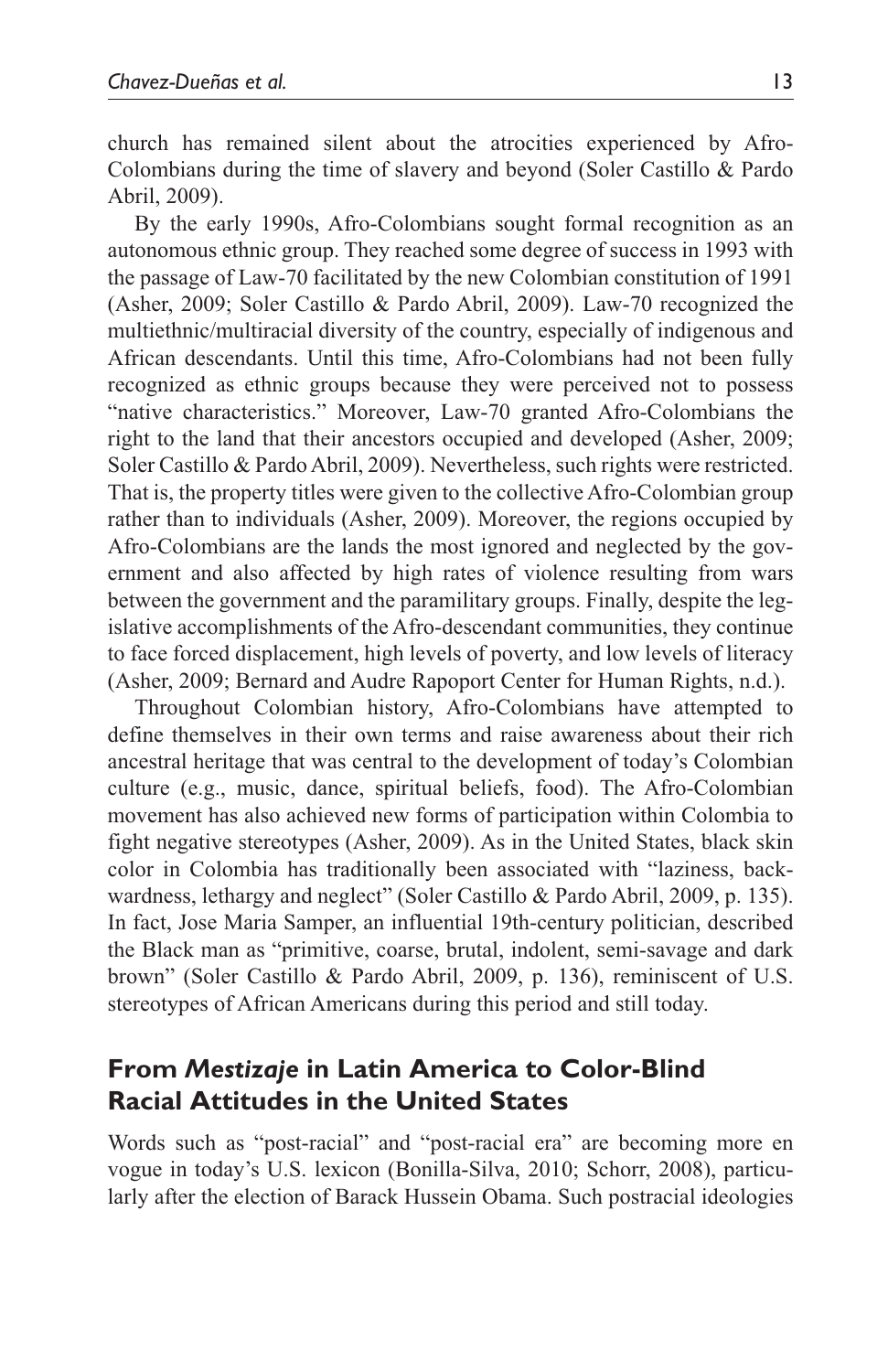or attitudes suggest that we have transcended race; that in today's society, race no longer matters and that our judgments are race free (Bonilla-Silva, 2010).

Post-racial ideologies or modern racism are not new. In fact, they were introduced and have been studied since the early 1960s under different frameworks including color-blind racism in the 1960s (Bonilla-Silva, 2010), modern racism in the 1980s (McConahay, 1983, 1986), new racism in the 1990s (Bonilla-Silva, 2010; Cones & White, 1999), Racism 2.0 (Wise, 2008), colorblind racial attitudes (CoBRA), and color-blind racial ideology (CoBRI) at the turn of the century (Neville, Lilly, Duran, Lee, & Browne, 2000). While these terms vary, all connote and describe the same phenomenon: one that "denies or pretends to deny" (Helms, 2008, p. 12) the power of structural racism that lead individuals to believe that race/skin color is inconsequential in people's daily existence (Helms, 2008; Neville, Worthington, &Spanierman, 2001). In fact, Sue (2003), a pioneering leader in multicultural psychology, points out that "white Americans, however, have distorted or conveniently used colorblindness as means of color denial" (p. 149). Table 2 provides examples of the four main tenets of CoBRA, reminiscent of *mestizaje*.

As a society, we need to make an informed and conscious effort toward seeing skin color and accepting that it is an "integral part of who we are" (Helms, 2008, p. 12) and a signifier of inequality that must be challenged. By acknowledging our differences, engaging in honest dialogues about privilege within our communities, we can begin to progress as a society that is not color-blind but racially conscious in a social justice oriented manner. The next section unpacks the fallacy of using Latino/as as a pan-ethnic label because it may lead to the perception of a homogeneous group where everyone is of mixed racial makeup, thus promoting a color-blind racial ideology within the Latino/a population.

### *The Fallacy of Latino/a as a Pan-Ethnic Label*

Latino/as in the United States now comprise 50.5 million or 16% of the total U.S. population (U.S. Bureau of the Census, 2011). Latino/as are described as an ethnic group of individuals who can trace their descendants back to the Spanish-speaking countries of Latin America and the Caribbean (Suarez-Orozco & Paez, 2008). Due to historical racial mixing, Latino/as exhibit a broad range of physical characteristics including wide variations in skin color and phenotype (Lopez, 2008), making it difficult for the government to categorize Latino/as with regard to race. But Latinos/as also experience the challenge of racial self-identification with 36% identifying as White, 3% as Black, and 51% as some other race (U.S. Bureau of the Census, 2011).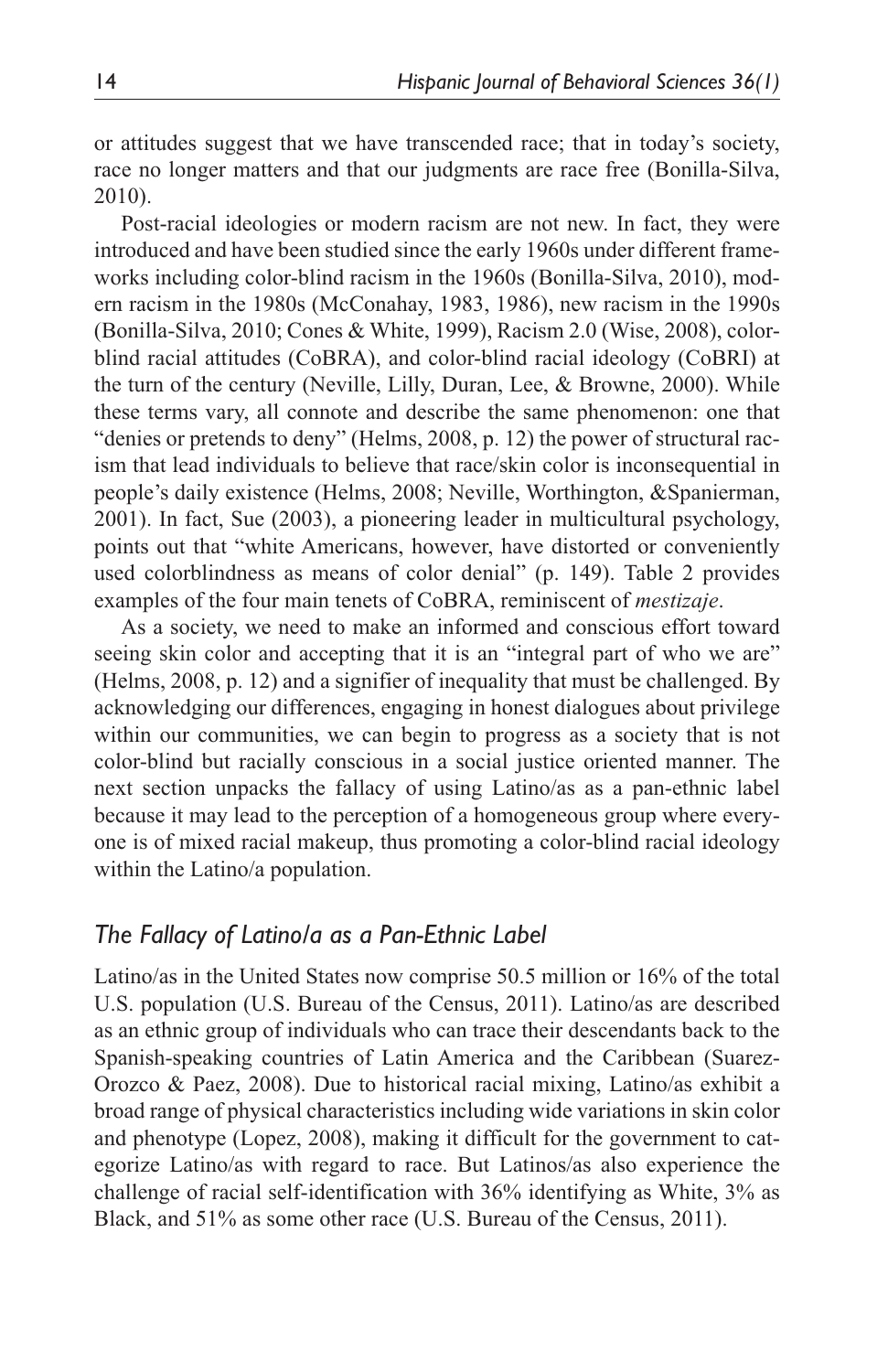|                     | <b>I able 2.</b> Four Dimensions of Loin-Bind Kacial Attitudes (LobKA).                              |                                                                                                                                                                                         |                                                                                                                                                                                                                                                                                                      |
|---------------------|------------------------------------------------------------------------------------------------------|-----------------------------------------------------------------------------------------------------------------------------------------------------------------------------------------|------------------------------------------------------------------------------------------------------------------------------------------------------------------------------------------------------------------------------------------------------------------------------------------------------|
| Dimensions          | Tenets                                                                                               | Descriptions                                                                                                                                                                            | Examples                                                                                                                                                                                                                                                                                             |
| Definition          | related to racial prejudice.<br>racial attitude expressions<br>I. CoBRAare new forms of              | more covert compared with old jim<br>I. A modern form of racism that is<br>Crow racism.                                                                                                 | I. Persistent negative stereotyping; blaming<br>people of color for racial disparities.                                                                                                                                                                                                              |
| Cognitions          | and corresponding affect.<br>conceptual framework<br>2. CoBRAare a cognitive<br>schema, reflecting a | of social and economic experiences.<br>2. Skin color is unimportant in terms<br>Affect is associated with this idea<br>and corresponding beliefs.                                       | 2. For Whites, the fear of being called a racist,<br>belief in a just world. For people of color,<br>the fear of using the "race card."                                                                                                                                                              |
| Multidimensionality | multidimensional.<br>3. CoBRAare                                                                     | 3. CoBRAare complex and reflect<br>multiple beliefs.                                                                                                                                    | succeed regardless of skin color; the myth of<br>being the same, evades the notion of White<br>3. Color-evasion, referring to all people as<br>everyone has the same opportunities to<br>3a. Power-evasion, referring to belief that<br>racial superiority.                                          |
| Expression          | 4. CoBRAare differentially<br>expressed in White<br>and people of color<br>populations.              | vary depending on one's skin color.<br>and implication of adopting CoBRA<br>racial perspective, irrespective of<br>skin color. However, the degree<br>4. Anyone can adopt a color-blind | 4. Whites on average, adopt significantly higher<br>4a. Whites experience discomfort about their<br>feeling different and being associated with<br>CoBRA than racial and ethnic minorities.<br>4b. People of color discomfort stems from<br>own thoughts about race.<br>meritocracy.<br>inferiority. |
|                     |                                                                                                      |                                                                                                                                                                                         |                                                                                                                                                                                                                                                                                                      |

Equit Dimonsions of Color Rlind Pasial Attitudes (CoRPA) **Table 2.** Four Dimensions of Color-Blind Racial Attitudes (CoBRA). Table 7

Note. Adapted from Neville, Worthington, and Spanierman (2001). *Note.* Adapted from Neville, Worthington, and Spanierman (2001).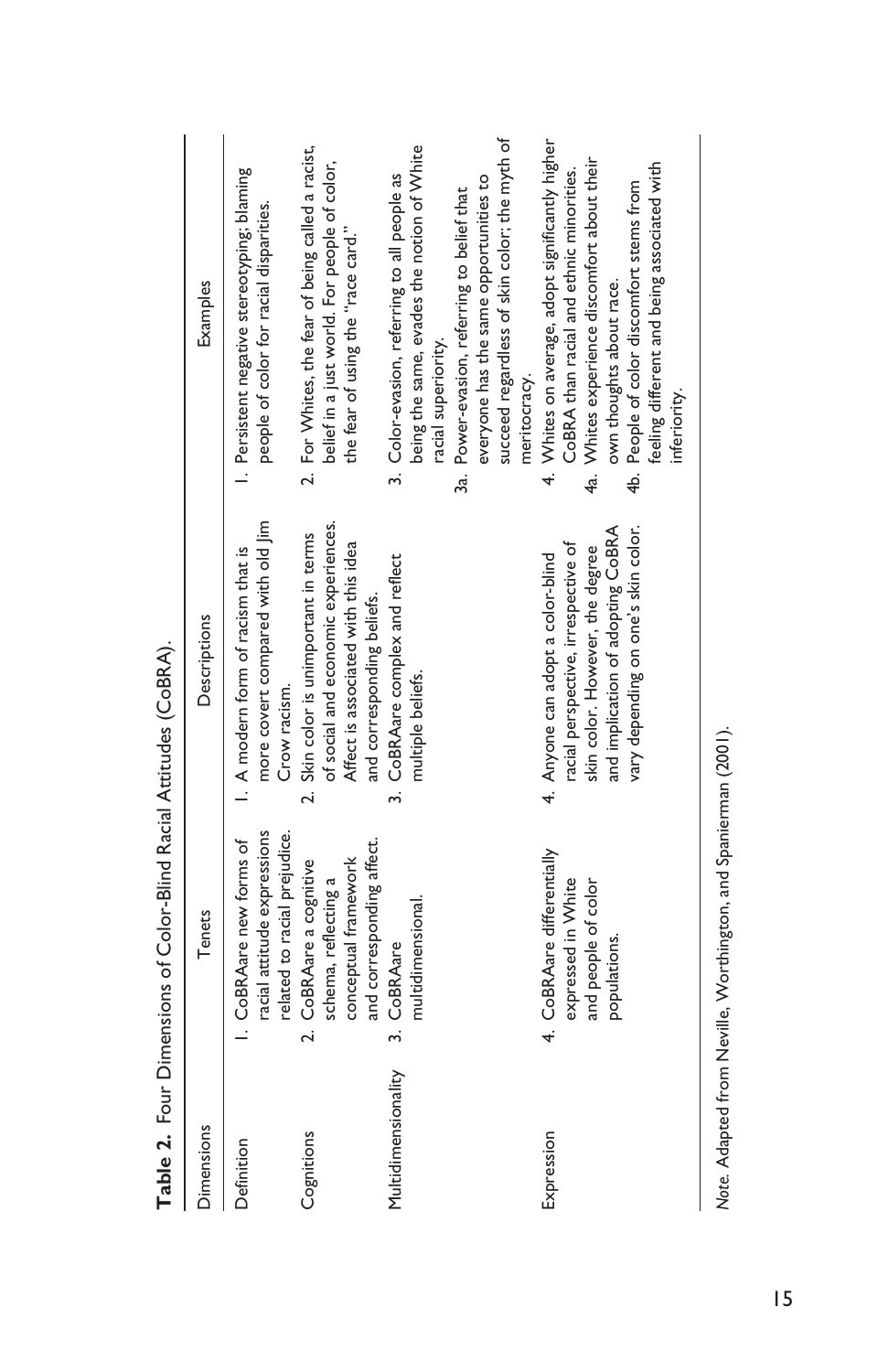In the United States, social stratification has served to maintain a color gradient with European descendants at the top of the hierarchy and non-Whites at the bottom. The literature defines the advantages automatically conferred to those of European phenotype as White privilege. In fact, Helms (2008) states that "regardless of what socioeconomic level one observes, whites are more advantaged" (p. 19) than people of color. She affirms that "white privilege is the benefit of being white and is the foundation of racism" (p. 19). It is no surprise that previous studies have found that Latinos/as who are darker or who self-identify as Black experience worse mental health outcomes (Ramos et al., 2003), higher prevalence of hypertension, poorer selfrated health, lower incomes (Borrell, 2005, 2006; Borrell & Crawford; 2006; Denton & Massey, 1989), and lower occupational prestige (Espino & Franz, 2002; Organista, 2007a) than lighter Latino/as who do not identify as Black.

We posit that the use of a pan-ethnic label, such as Latino/as, obscures the realities of darker skinned Latino/as and those who have less European looking phenotypes. It also renders the privilege conferred to lighter skinned Latino/as invisible. In other words, light-skinned Latino/as also benefit from White privilege to varying degrees but this mostly "is an unacknowledged secret that is overtly and covertly denied and protected through the use of self-deception" (Sue, 2003, p. 137). Light-skinned Latino/a privilege is reflected in their higher SES relative to darker Latino/as (Espino & Franz, 2002; Frank, Akresh, & Lu, 2010; Organista, 2007a).

For Latino/as, the *mestizaje*/color-blind racial perspective has facilitated denial and self-deception. This socialization is congruent with

the racial reality of white [U.S.] America [which] is a biased and bigoted one, [and has been] transmitted through our educational system and the informal but powerful stream of socialization practices of families, peers, groups, neighborhoods, churches, mass media, and other organization. (Sue, 2003, p. 74)

So how do Latino/as begin to talk about colorism?

### *Colorism: Can We Talk About It?*

The socialization of Latino/as, through the ideology of *mestizaje*, as well as race privilege in the United States has resulted in a number of revealing statements frequently heard within the Latino/a experience:

- We are all *mestizos* (racially mixed).
- In Latin America, social class "matters more" than skin color.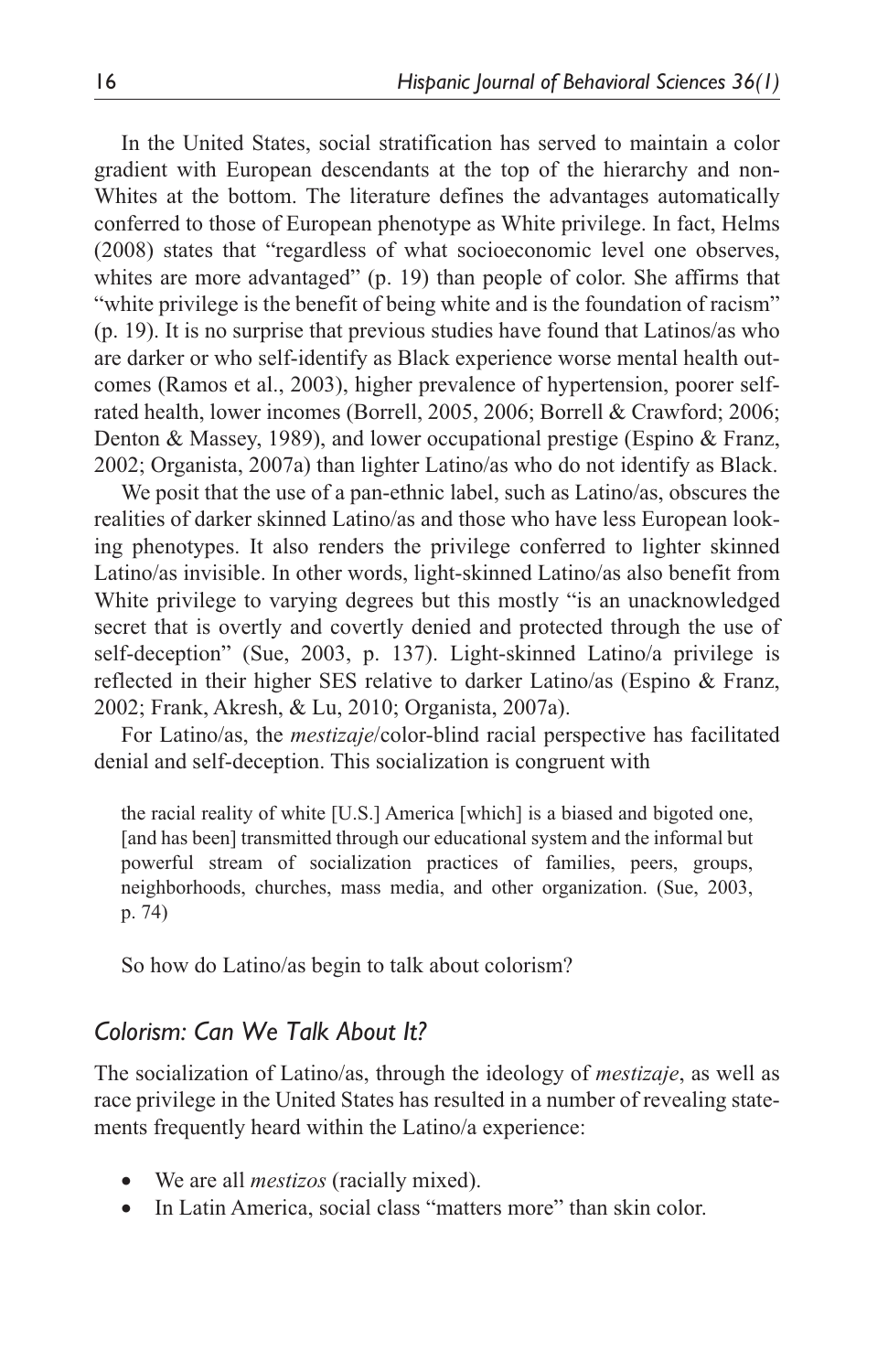- We have had an indigenous president in Latin America.
- There is no racism in Latin America.
- That's how things are.

Interestingly, other frequent comments seemingly connote a clear understanding of a skin-color hierarchy but with a persistent preference for Whiteness:

- *Hay que mejorar la raza o cásate con un blanco* [We need to better the race by marrying a White individual].
- ¡Ahi *que bonita es suniña, es tan güerita/blanquita!* [Oh! How pretty your daughter is, she's so beautifully White!].
- *Vete por la sombrita* [Go into the shade (to avoid getting darker].
- *Oh, nació negrito/ prietito pero aun asi lo queremos* [Oh, he was born Black/dark but we still love him all the same].
- *Pobrecita, tiene el cabello tan malo* [Poor little thing, her hair is so bad (coarse)].
- *Eres tan Indio* [You are so Indian (connoting negative stereotypes about indigenous people)].

The discrepancy between what Latino/as say about the insignificance of skin color and their preference for Whiteness is not unique. Many groups use similar tactics to avoid experiencing the unpleasant affect and thoughts associated with discussions related to privilege. Historically, people have developed reasons to justify inequality, avoided focusing on their privilege, and denied responsibility for the status of non-White individuals (Bonilla-Silva, 2010; Johnson, 2005; Wise, 2008). Table 3 describes four main strategies used to justify or deny contemporary racial inequality, with Latino/a illustrations.

Latino/as use language that suggests understanding the racial hierarchy yet implement strategies to deny and justify the role of racism. We posit that the denial of how skin-color privilege has benefited light-skinned Latino/as, often at the expense of darker skin Latino/as, contributes to the old practice of divide and conquer devised by those at the top of the stratification system. Current practices of denial, coupled with the legacy of our collective history, make it difficult for Latino/as to engage in honest and self-critical dialogue regarding colorism needed to subvert this entrenched legacy.

Despite any unpleasant insights and feelings that learning about our past may engender, we must lean into our discomfort, integrate all parts of our past, and take collective responsibility for the privileges of Whiteness. We believe that many Latinos/as are committed to eradicating the oppression of people of color. However, such efforts may be undermined if we underestimate the role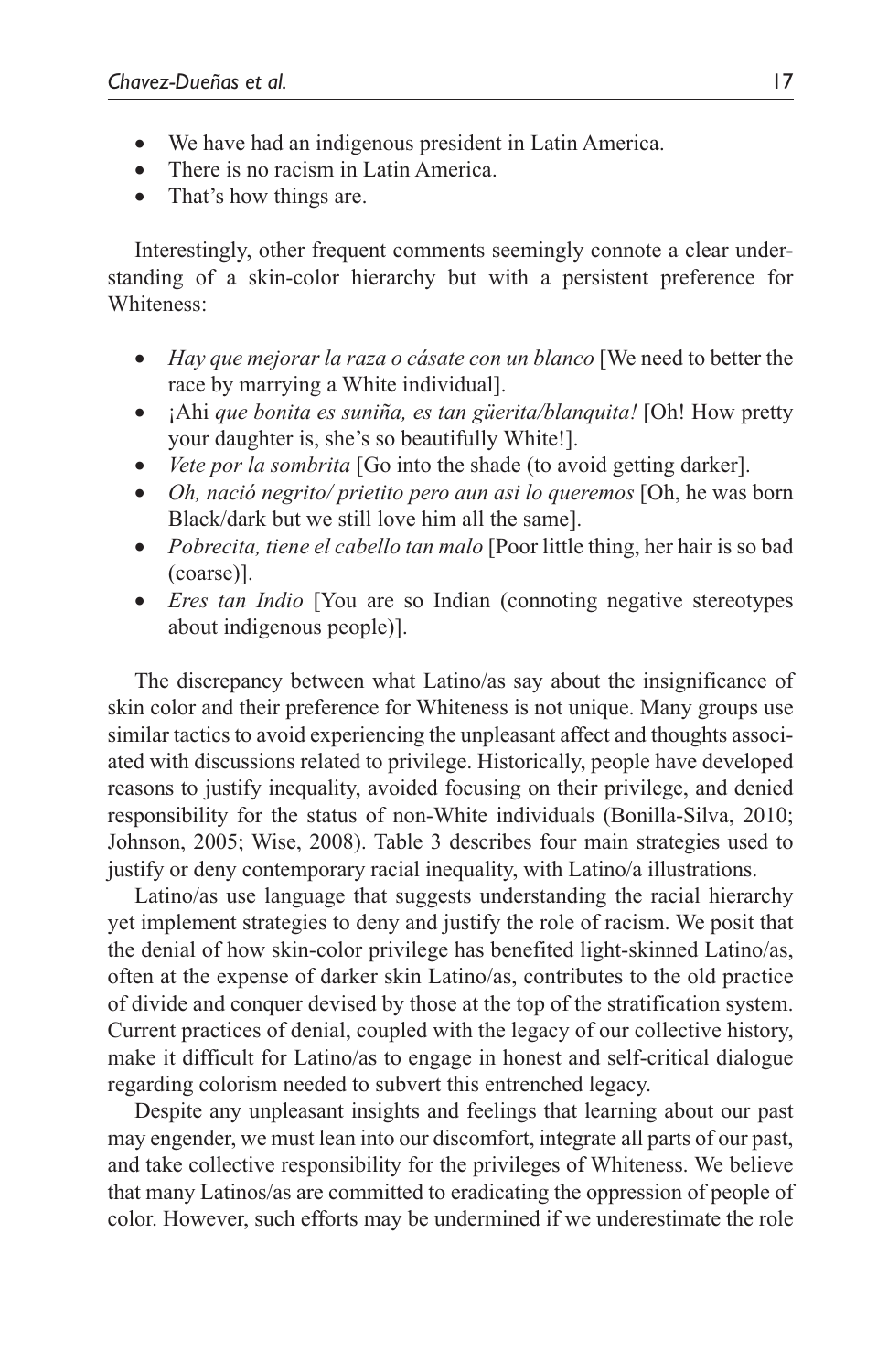| Main strategies |                                                                                     | Latinos/as usage of strategies                                     |  |
|-----------------|-------------------------------------------------------------------------------------|--------------------------------------------------------------------|--|
|                 | I. Minimization:<br>Suggests discrimination is no longer                            | Ia. There is no racism in Latin<br>America.                        |  |
|                 | a central factor affecting the lives of<br>minorities: color-blind racial attitudes | 1b. We are all mestizos (racially<br>mixed)                        |  |
|                 | 2. Rationalization:                                                                 | 2a. That is life                                                   |  |
|                 | Racial phenomena are explained as<br>natural occurrences                            | 2b. That is how things are                                         |  |
|                 | 3. Deflection:<br>Ignoring evidence of widespread                                   | 3a. We have had an indigenous or<br>a Black president.             |  |
|                 | systematic racism in health, criminal<br>justice, education, and employment         | 3b. In Latin America, social class<br>matters more than skin color |  |
|                 |                                                                                     | 3c. I came to this country with<br>nothing but my dreams           |  |
|                 | 4. Competing Victimization:                                                         | 4a. I have been discriminated                                      |  |
|                 | The myth of reverse discrimination                                                  | against for being poor.                                            |  |

**Table 3.** Four Main Strategies to Justify or Deny Contemporary Racial Inequality.

*Note*. This work builds on the work of Bonilla-Silva (2010) and Wise (2008) by providing Latino/a illustrations of their strategies (Adames, Chavez-Dueñas, & Comas-Díaz, 2012).

that skin-color privilege plays in our richly racially diverse families and communities. The next section offers a call for increasing awareness by stimulating dialogue as a prelude to increasing research on colorism.

### **A Call for Dialogue and Research on Colorism With Latino/a Populations**

### *Stimulating Dialogue About Colorism*

The majority of us are not socialized to reflect and deliberate on our areas of privilege, which can lead to difficulties seeing, acknowledging, discussing, and studying the consequences of within-group stigma and discrimination. During occasions when skin-color privilege becomes part of the discourse, it is often done in a superficial manner leading to a shallow and fragmented understanding. This is further exacerbated by feelings of discomfort, guilt, shame, and the like, which serve to keep us silent, avoid inquiry, and maintain the status quo.

In this article, we invite readers to deliberately reflect and engage in dialogue about within-group differences that lead to privilege for some at the expense of others. Our aim is to render the experience of individuals of indigenous and African descent more visible that are still ignored within our communities.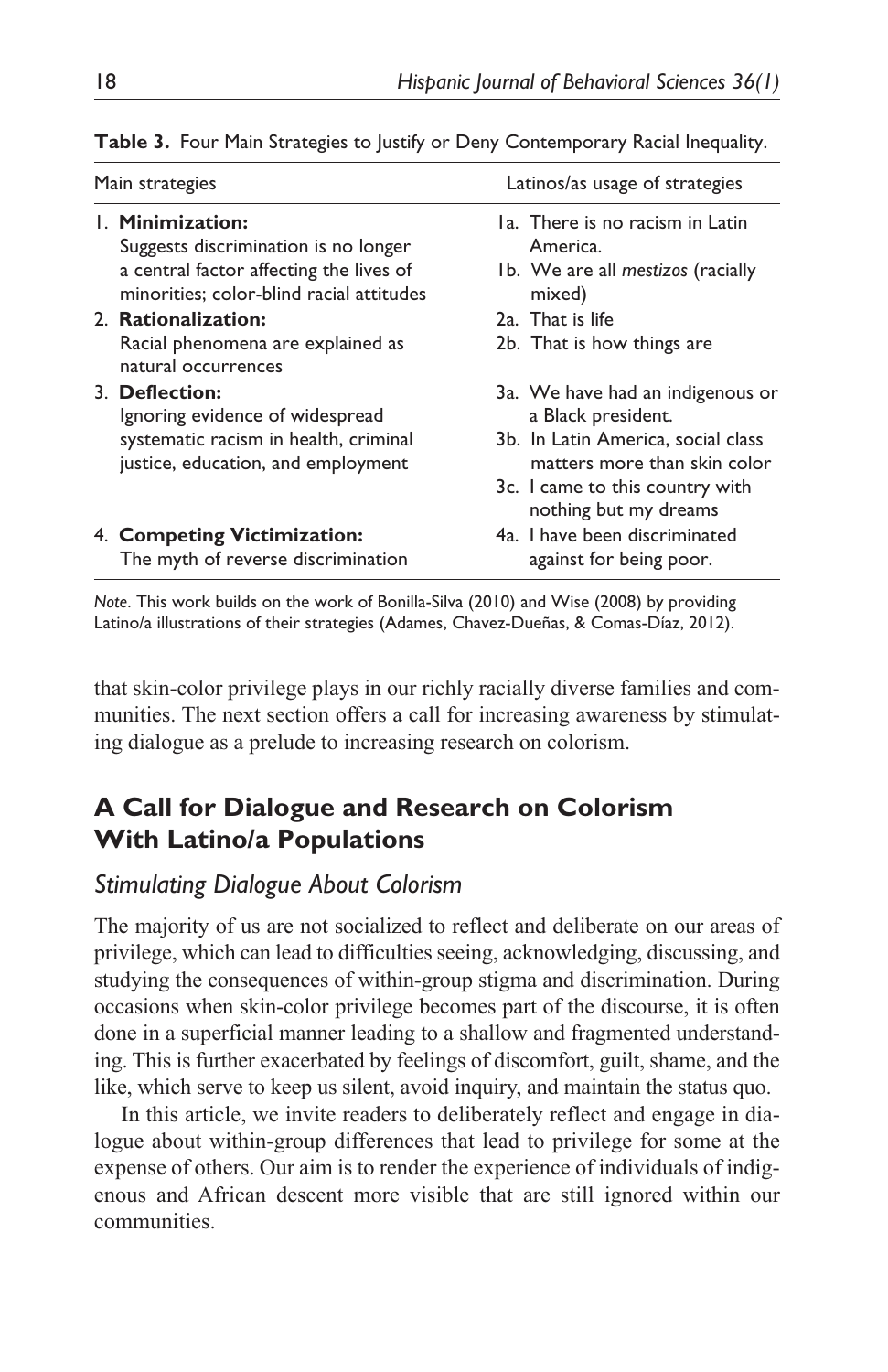In an effort to facilitate the reader's continued recognition, reflection, and understanding of colorism and its unique and current impacts on Latino/as, we offer five key questions:

- 1. How and where can you learn more about the historical foundations of racial differences within Latino/as?
- 2. What are the implications of your own skin color and phenotypic features with regard to differential treatment within one's own family as well as greater society?
- 3. How can you use your areas of privilege (e.g., skin-color privilege) to mindfully open access routes for those with less privilege?
- 4. What are some ways in which you may have benefited from the system of oppression and what are you doing to end it?
- 5. Have you ever used your minority status to your advantage without thinking how to give something back to the community?

### *Research Recommendations*

Dialogue stemming from the above questions can serve as a prelude for stimulating colorism research. Given the underresearched state of colorism, exploratory and qualitative methods of inquiry are warranted to begin to deepen our understanding of such complex phenomena in the lives of Latino/ as today. Researchers currently conducting studies with Latino/a populations are encouraged to pay closer attention to how skin color may serve as a mediating and moderating variable. To facilitate such research directions, the following research recommendations are offered:

- 1. Future studies should elicit the narratives of Afro-Latino/as and indigenous Latino/as to explore within-group (i.e., within the family or among peers in school and community) and between-group (i.e., with mainstream or non-Hispanic White society) experiences of colorism and related attitudes, beliefs, and feelings.
- 2. An exploration of how colorism affects Latino/a racial and ethnic identity development could expand our understanding of how such models apply to Latino/as across the color and phenotype gradient.
- 3. Studies regarding how Latino/immigrants viewed the concept of race, prior to their immigration to the United States, can advance the literature on colorism, especially longitudinal studies to explore the impact of exposure to race-conscious U.S. society and how this may compound colorism in complex ways.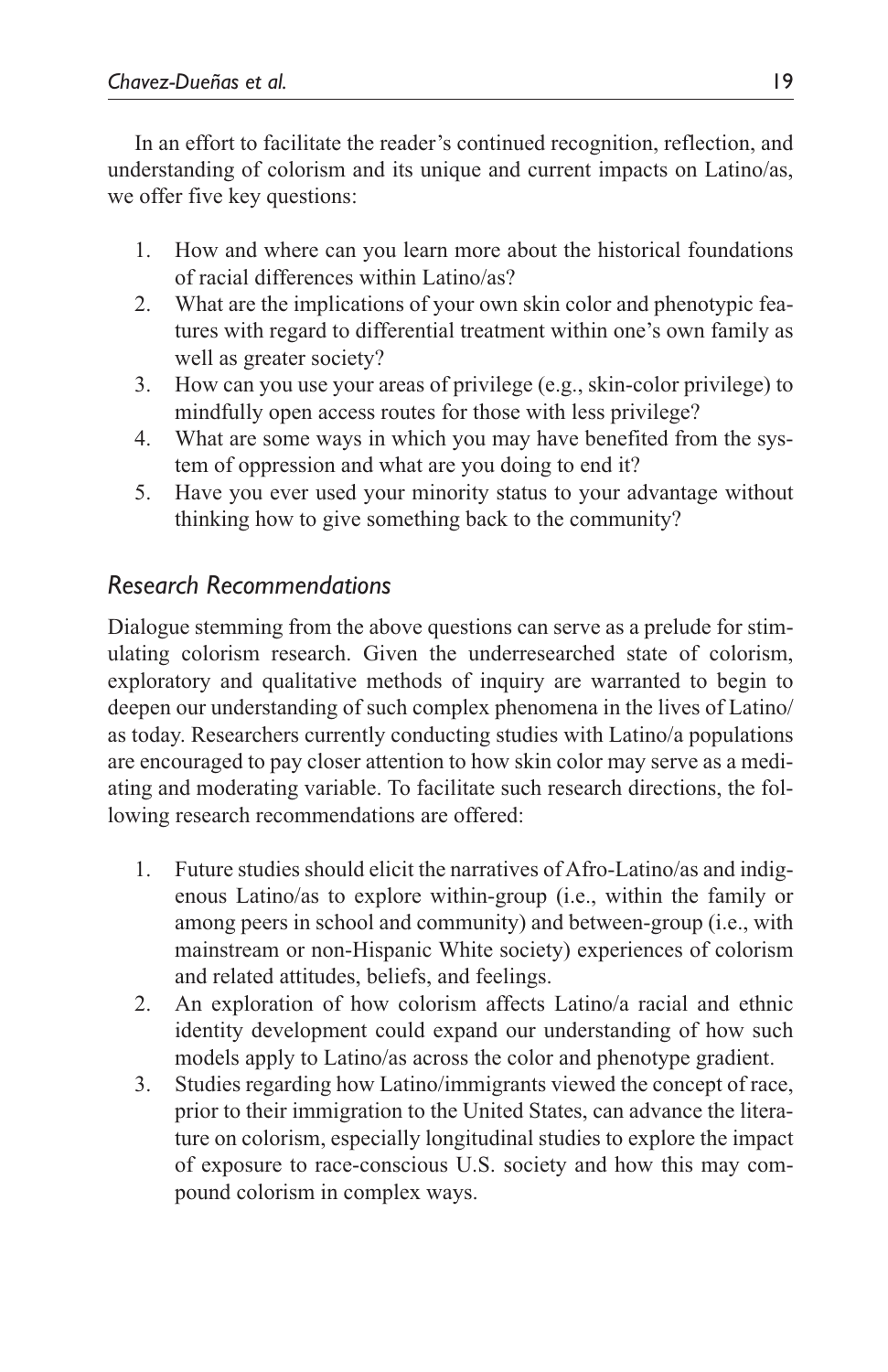

**Figure 2.** Dimensions of Latino/a phenotyping and colorism. *Note.* Adapted from Organista (2009). The role of context has been added to the figure. Context will determine whether an individual is the target or agent of phenotyping and colorism, and whether privileged or stigmatized treatment is experienced.

- 4. It is important to explore how colorism affects family dynamics, such as parenting practices and sibling relations, in order to inform family interventions.
- 5. It would be fruitful for psychologists to collaborate with colleagues from across the social sciences (i.e., history, anthropology, sociology) to develop more complex conceptions of colorism and impacts on individuals and communities in contemporary race-conscious U.S. society.
- 6. Organista (2009) recommends developing and validating multidimensional scales of colorism to advance such psychological assessment research. Specifically, he states,

because Latinos can be both the targets and agents of phenotyping and colorism, both such experiences should be assessed as well. Further, because phenotyping and colorism can be experienced as positive treatment related to lighter skin privilege or negative treatment related to darker skin stigma, the resulting scale domains form a two types of discrimination (phenotyping, colorism) by 2 directions of discrimination (target, agent) by 2 types of treatment (privilege, stigma). (p. 5).

His multidimensional matrix is depicted in Figure 2 with a slight modification to convey the ever-present role of context in Latino/a phenotyping and colorism.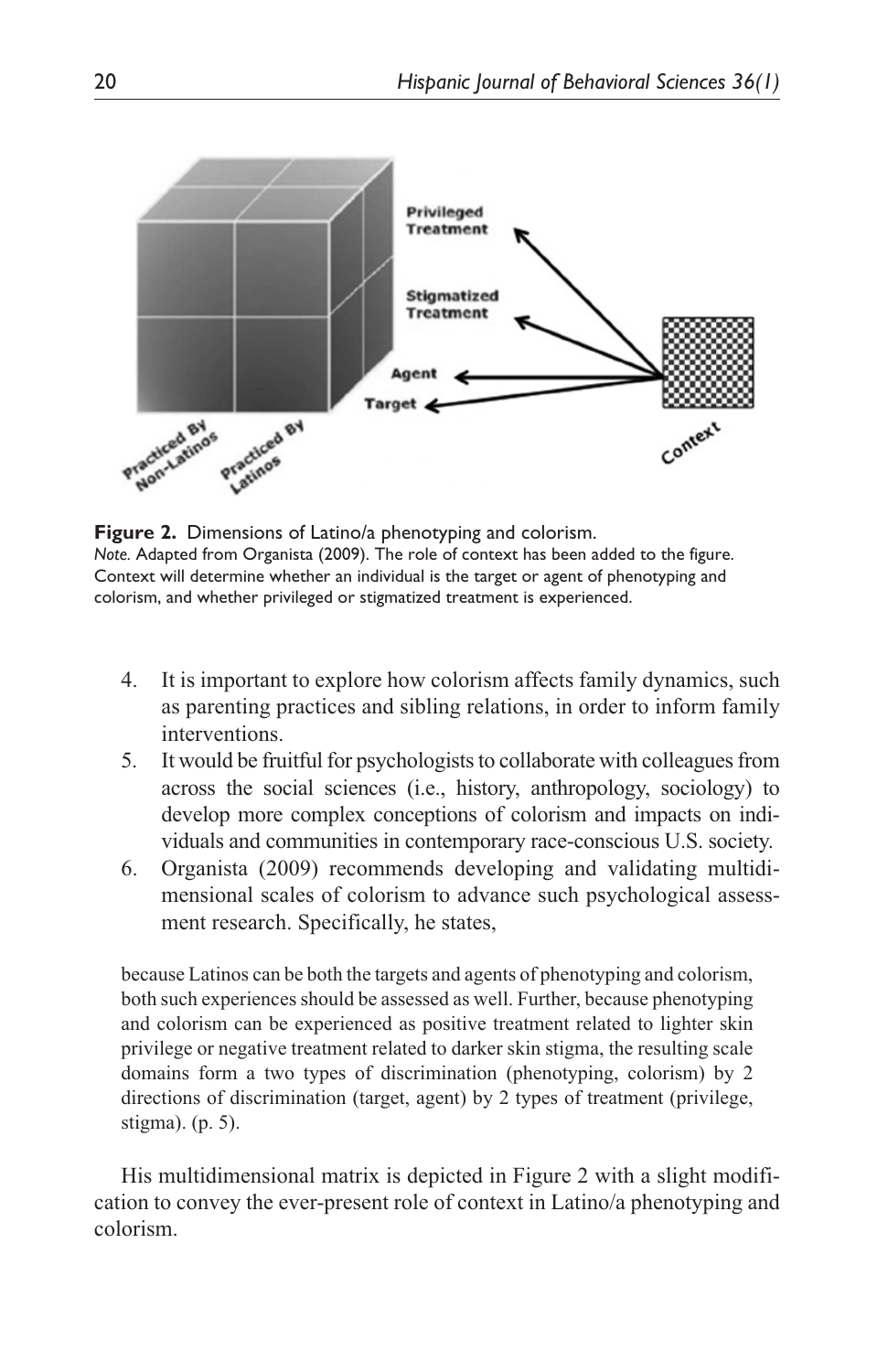# **Conclusion**

In closing, we affirm that Latino/a psychology and its culture-centered perspective have made great strides toward creating a deeper and more complex understanding of Latino/a behavior and mental processes as influenced by culture and ethnic minority status in America. However, similar to other disciplines and fields of study, there continues to be understudied yet important areas of inquiry in need of our attention such as colorism. In an effort to stimulate more dialogue and research in this area, a brief overview of the history of colorism in Latin America was offered. This historical account helps to ground our individual and collective efforts to better the lives of our Latino/a brothers and sisters through theory, research, and practice. "We must set apart a place for memory, for history, for that mirror which reminds us of who we were, shows us who we are, and promises what we may become" (Subcomandante Marcos, 2002, p. 93).

### **Acknowledgment**

The authors wish to acknowledge Dr. Lillian Comas-Díaz and Dr. Joseph L. White (godfather of Black Psychology) for their unwavering support and encouragement with this project.

### **Declaration of Conflicting Interests**

The authors declared no potential conflicts of interest with respect to the research, authorship, and/or publication of this article.

### **Funding**

The authors received no financial support for the research, authorship, and/or publication of this article.

### **References**

- Adames, H. Y., Chavez-Dueñas, N. Y., & Comas-Díaz, L. (2012, October). *On race and privilege in Latina/o Psychology: Unmasking unearned advantages*. Paper presented at the biennial meeting of the National Latina/o Psychological Association, New Brunswick, NJ.
- American Psychological Association. (2003). Guidelines on multicultural education, training, research, practice, and organizational change for Psychologists.*American Psychologist*, *58*, 377-402.
- Andrews, G. R. (2004). *Afro-Latin America 1800-2000*. New York, NY: Oxford University Press.
- Arce, C. H., Murgia, E., & Frisbie, W. P. (1987). Phenotype and life chances among Chicanos.*Hispanic Journal of Behavioral Sciences*, *9*, 19-22.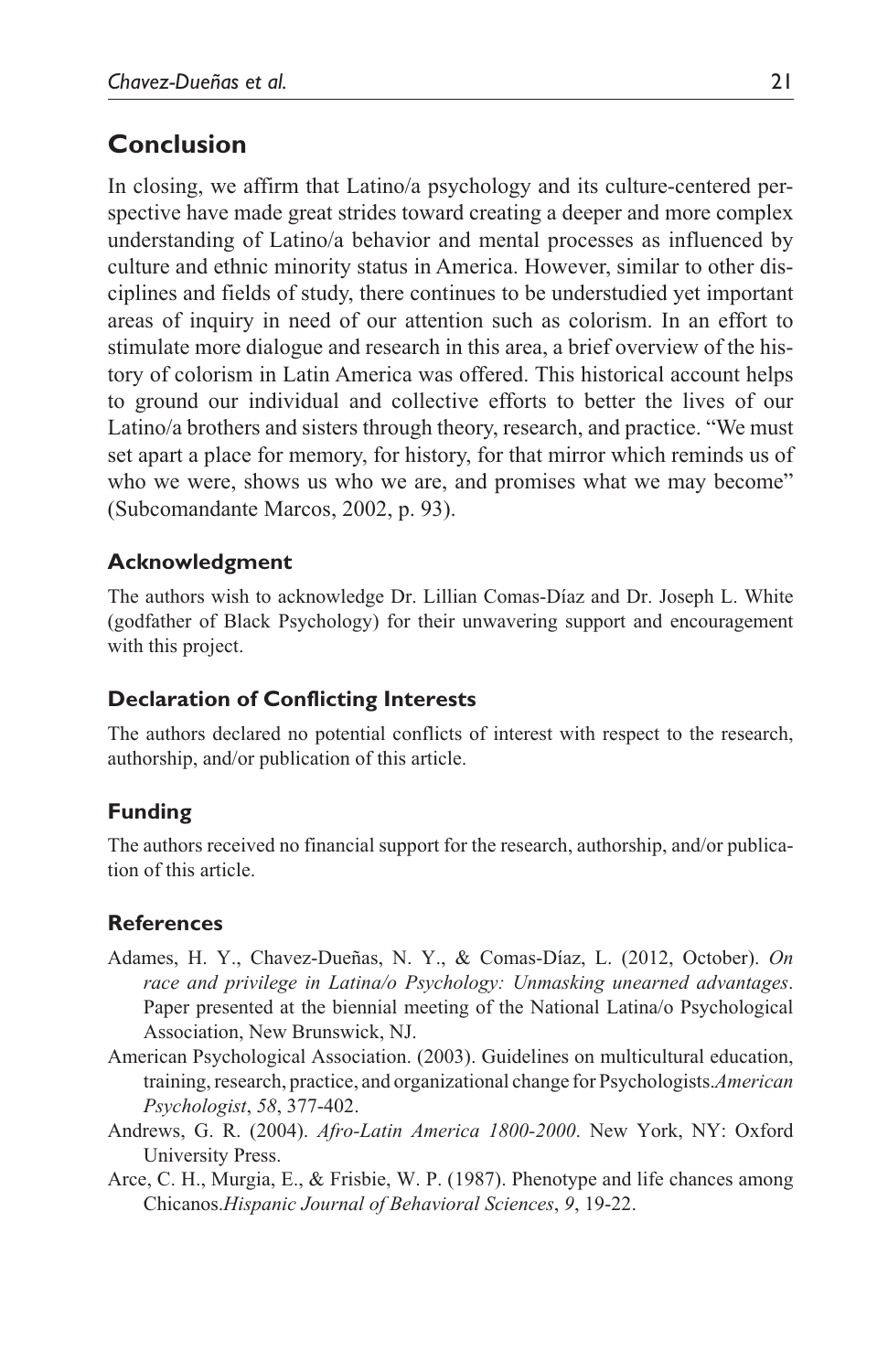- Asher, K. (2009). *Black and green: Afro-Colombians, development, and nature in Pacific Lowlands*. Durham, NC: Duke University Press.
- Bernard and Audre Rapoport Center for Human Rights. (n.d.). In *Afro-Colombian human rights: The implications for U.S.-Colombia Free Trade Agreement*. Retrieved from http://www.utexas.edu/law/centers/humanrights/projects and [publications/colombia-memo.pdf](http://www.utexas.edu/law/centers/humanrights/projects_and_publications/colombia-memo.pdf)
- Bonilla-Silva, E. (2010). *Racism without racists: Color-blind racism and racial inequality in contemporary America*. New York, NY: Rowan & Littlefield Publishers.
- Borrell, L. N. (2005). Racial identity among Hispanics: Implications for health and well-being. *American Journal of Public Health*, *95*, 379-381.doi:10.2105/ AJPH.2004.058172
- Borrell, L. N. (2006). Self-reported hypertension and race among Hispanics in the National Health Interview Survey. *Ethnicity & Disease*, *16*(1), 71-77.
- Borrell, L. N., & Crawford, N. D. (2006). Race, ethnicity, and self-rated health status in the Behavioral Risk Factor Surveillance System Survey. *Hispanic Journal of Behavioral Sciences*, *28*, 387-403.doi:10.1177/0739986306290368
- Casaus Arzu, M. (2009). Social practices and racist discourse of the Guatemalan power elites. In T. A. Van Dijk (Ed.), *Racism and discourse in Latin America* (pp. 171-216). Lanham, MD: Lexington Books.
- Castellanos Guerrero, A., Gomez Izquierdo, J., & Pineda, F. (2009). Racist discourse in Mexico. In T. A. Van Dijk (Ed.), *Racism and discourse in Latin America* (pp. 217-258). Lanham, MD: Lexington Books.
- Cojti, D. C., & Edda, F. (2005). *Resultado de decenio internacional de los pueblos Indígenas 1994-2004* [A decade of research on Indigenous nations 1994-2004]. Caso Guatemala, Guatemala: CEDIM.
- Comas-Díaz, L. (1996). LatiNegra: Mental health issues of African Latinas. In M. P. Root (Ed.), *The multiracial experience: Racial borders as the new frontier* (pp. 167-190). Thousand Oaks, CA: SAGE.
- Comisión Interamericana de Derechos Humanos. (2011). *La situación de las personas Afrodescendientes en Las Americas* [The situation of people of African descent in the Americas]. Retrieved from [http://www.oas.org/es/cidh/afrodescen](http://www.oas.org/es/cidh/afrodescendientes/docs/pdf/AFROS_2011_ESP.pdf)[dientes/docs/pdf/AFROS\\_2011\\_ESP.pdf](http://www.oas.org/es/cidh/afrodescendientes/docs/pdf/AFROS_2011_ESP.pdf)
- Cones, J. H., & White, J. L. (1999). *Black man emerging: Facing the past and seizing a future in America*. New York, NY: Routledge.
- Consejo Nacional para Prevenir la Discriminación. (2012). *Encuesta nacional sobre discriminación en Mexico: Resultados sobre diversidad cultural* [National survey of discrimination in Mexico: Results about cultural diversity]. Retrieved from <http://www.conapred.org.mx/userfiles/files/Enadis-DC-INACCSS.pdf>
- Cruz-Carretero, S. (2006). *The African presence in Mexico: From Yanga to the present*. Chicago, IL: Mexican Fine Arts Center Museum.
- Denton, N. A., & Massey, D. S. (1989). Racial identity among Caribbean Hispanics: The effect of double minority status on residential segregation. *American Sociological Review*, *54*, 790-808.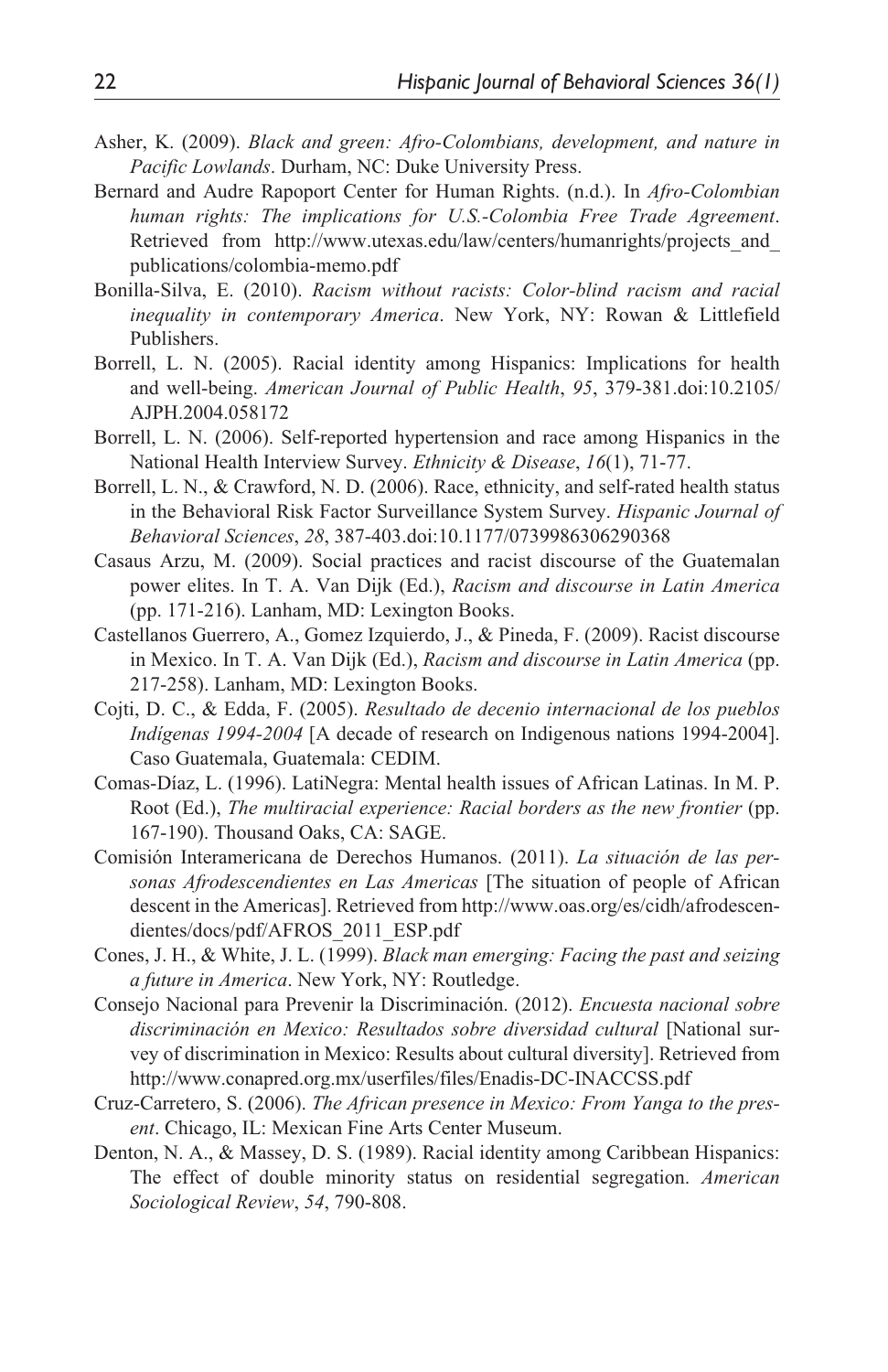- Diene, D. (2005). *El racismo, la discriminacion racial, la xenophobia y todas las formas de discriminacion* [Racism, racial discrimination, xenophobia, and all other types of discrimination]. Ciudad de Guatemala, Guatemala:Adicion Mision a Guatemala.
- Dovidio, J. F., Gluszek, A., John, M., Ditlmann, R., & Lagunes, P. (2010). Understanding bias toward Latinos: Discrimination, dimensions of difference, and experience of exclusion. *Journal of Social Issues*, *66*, 59-78.doi:10.1111/ j.1540-4560.2009.01633.x
- Engerman, S. L. (2000).A population history of the Caribbean.In M. R. Haines & R. H. Steckel (Eds.), *A population history* (pp. 506-509). Malden, MA: Polity Press.
- Espino, R., & Franz, M. M. (2002). Latino phenotypic discrimination revisited: The impact of skin color on occupational status. *Social Science Quarterly*, *83*, 612-623.
- Frank, R., Akresh, I. R., & Lu, B. (2010). Latino immigrants and the U.S. racial order: How and where do they fit in? *American Sociological Review*, *75*, 378- 401.doi:10.1177/0003122410372216
- Garcia-Martínez, B. (2010).Los años de la expansión.In El Colegio De México (Ed.), *Nueva historia general de México* (pp. 217-262). Mexico, DF: El Colegio De Mexico.
- Gates, H. L. (2011). *Black in Latin America*. New York: New York University Press.
- Hall, G., & Patrinos, H. A. (2005). Indigenous peoples, poverty and human development in Latin America: 1994-2004. Washington, DC: The World Bank. Retrieved from [http://web.worldbank.org/WBSITE/EXTERNAL/COUNTRIES/](http://web.worldbank.org/WBSITE/EXTERNAL/COUNTRIES/LACEXT/0,contentMDK:20505834~pagePK:146736~piPK:146830~theSitePK:258554,00.html) [LACEXT/0,contentMDK:20505834~pagePK:146736~piPK:146830~theSit](http://web.worldbank.org/WBSITE/EXTERNAL/COUNTRIES/LACEXT/0,contentMDK:20505834~pagePK:146736~piPK:146830~theSitePK:258554,00.html) [ePK:258554,00.html](http://web.worldbank.org/WBSITE/EXTERNAL/COUNTRIES/LACEXT/0,contentMDK:20505834~pagePK:146736~piPK:146830~theSitePK:258554,00.html)
- Helms, J. E. (2008). *A race is a nice thing to have: A guide to being a white person or understanding the white persons in your life* (2nd ed.). Alexandria, VA: Microtraining Associates.
- Human Rights Office, & Morales-Alvarado, S. F. (2004). *Resolución del procurador de los derechos humanos, en protección y defensa de los pueblos indígenas* [Attorney general's resolution on the human rights, protection, and defense of Indigenous nations]. Ciudad de Guatemala, Guatemala: Procuraduría de los Derechos Humanos de Guatemala, Defensoría de Pueblos Indígenas.
- Johnson, A. G. (2005). *Privilege, power, difference* (2nd ed.). Boston, MA: McGraw-Hill.
- Katzew, I. (1996). Casta painting: Identity and social stratification in colonial Mexico. In I. Katzew (Ed.), *New world orders: Casta painting and colonial Latin America* (pp. 17-29). New York, NY: Americas Society.
- Lee, D. L., & Ahn, S. (2012). Discrimination against Latina/os: A meta-analysis of individual-level resources and outcomes. *The Counseling Psychologist*, *40*, 28- 65.doi:10.1177/0011000011403326
- Livi-Bacci, M. (2008).*Conquest: The destruction of the American Indios*. Malden, MA: Polity Press.
- Lopez, I. (2008). But you don't look Puerto Rican: The moderating effect of ethnic identity on the relation between skin color and self-esteem among Puerto Rican women. *Cultural Diversity & Ethnic Minority Psychology*, *14*, 102-108.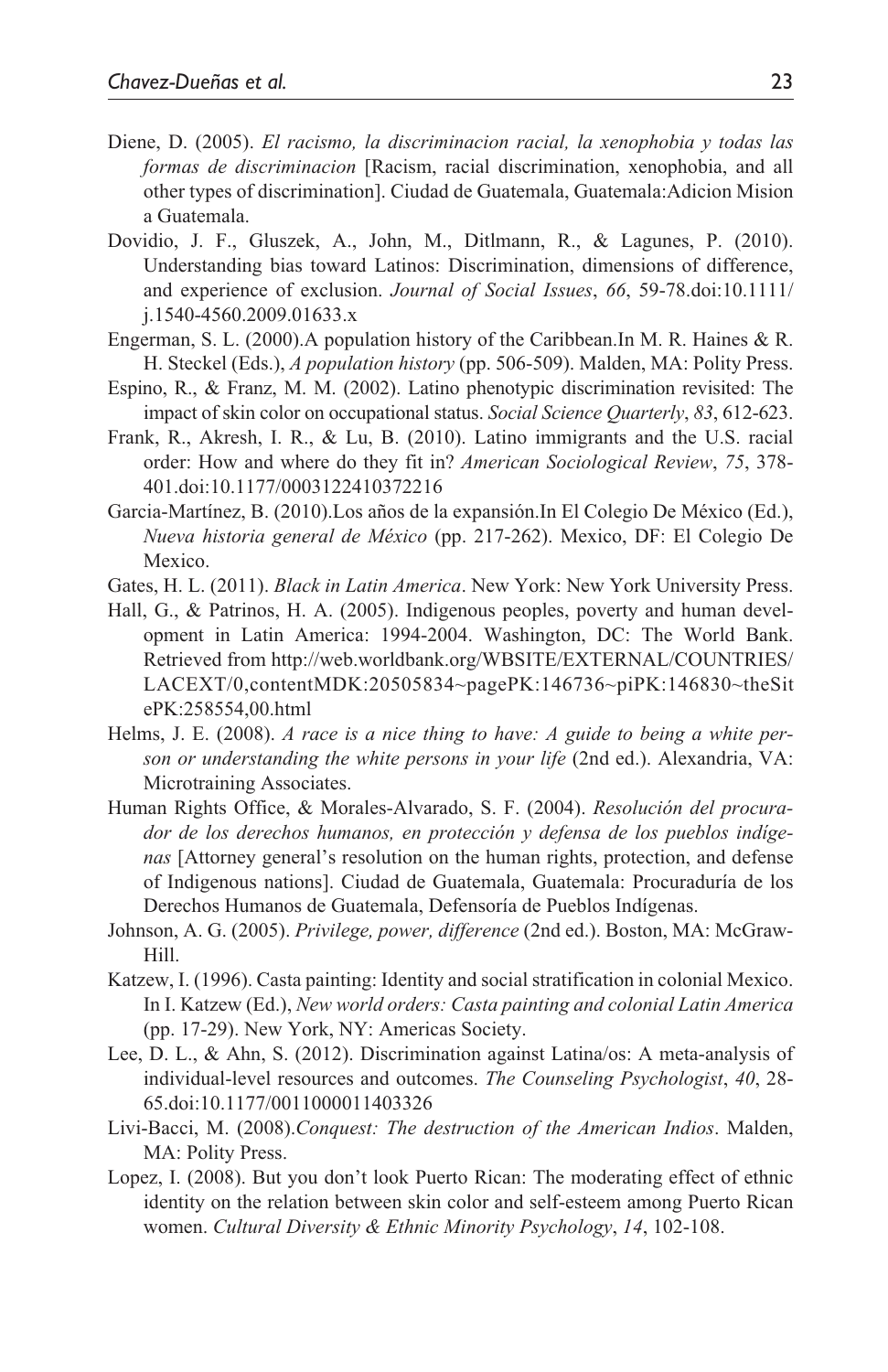- Marquez, G., & Meyer, L. (2010). Del autoritarismo a la democracia frágil, 1985- 2010.In El Colegio De México (Ed.), *Nueva historia general de México* (pp. 747-792). México, DF: El Colegio De México.
- McConahay, J. B. (1983). Modern racism and modern discrimination: The effects of race, racial attitudes, and context on simulated hiring decisions. *Personality and Social Psychology Bulletin*, *9*, 551-558.doi:10.1177/0146167283094004
- McConahay, J. B. (1986). Modern racism, ambivalence, and the modern racism scale. In J. F. Dovidio & S. L. Gaertner (Eds.), *Prejudice, discrimination, and racism* (pp. 91-125). San Diego, CA: Academic Press.
- Minority Rights Group International. (2008). World Directory of Minorities and Indigenous Peoples-Colombia: Afro-Colombians. *United Nations High Commissioner for Refugees (UNHCR)*. Retrieved from [http://www.refworld.org/](http://www.refworld.org/docid/49749d3cc.html) [docid/49749d3cc.html](http://www.refworld.org/docid/49749d3cc.html)
- Minority Rights Group International. (2011). State of the world's minorities and indigenous peoples. *United Nations High Commissioner for Refugees (UNHCR)*. Retrieved from <http://www.unhcr.org/refworld/docid/4e16d37246.html>
- Montalvo, F. F. (2004). Surviving race: Skin color and the socialization and acculturation of Latinas. *Journal of Ethnic & Cultural Diversity in Social Work*, *13*(3), 25-43.
- Montalvo, F. F., & Codina, G. E. (2001). Skin color and Latinos in the United States. *Ethnicities*, *1*, 321-341.doi:10.1177/146879680100100303
- Morelos y & Pavon, J. M. (1813). Sentimientos de la Nación. *In Secretaria de Gobernación de Mexico*. Retrieved from [http://www.bicentenarios.es/doc/](http://www.bicentenarios.es/doc/img/8130914.pdf) [img/8130914.pdf](http://www.bicentenarios.es/doc/img/8130914.pdf)
- Nalda, E. (2010).El clasico en el Mexico antiguo. In El Colegio De Mexico (Ed.), *Nueva historia general de Mexico* (pp. 71-117). Mexico, DF: El Colegio De Mexico.
- Nelson Mandela Centre of Memory. (2012). *Lighting your way to a better future: Speech delivered by Nelson R. Mandela at launch of Mindset Network*. Retrieved from [http://db.nelsonmandela.org/speeches/pub\\_view.asp?pg=item&ItemID=N](http://db.nelsonmandela.org/speeches/pub_view.asp?pg=item&ItemID=NMS909&txts) [MS909&txts](http://db.nelsonmandela.org/speeches/pub_view.asp?pg=item&ItemID=NMS909&txts)
- Neville, H. A., Lilly, R. L., Duran, G., Lee, R. M., & Browne, L. (2000). Construction and initial validation of the Color-Blind Racial Attitudes Scale (CoBRAS). *Journal of Counseling Psychology*, *47*, 59-70.doi:10.1037/0022-0167.47.1.59
- Neville, H. A., Worthington, R. L., & Spanierman, L. B. (2001). Race, power, and multicultural counseling psychology: Understanding white privilege and colorblind racial attitudes. In J. G. Ponterotto, J. M. Casas, L. A. Suzuki, & C. M. Alexander (Eds.), *Handbook of multicultural counseling* (2nd ed., pp. 257-288). Thousand Oaks, CA: SAGE.
- Ñopo, H. (2012). *New century, old disparities: Gender and ethnic earnings gaps in Latin America and the Caribbean*. Washington, DC: The Inter-American Development Bank.
- Ogbu, J. U. (1994). Racial stratification and education in the United States: Why inequality exists. *Teachers College Record*, *98*, 264-298.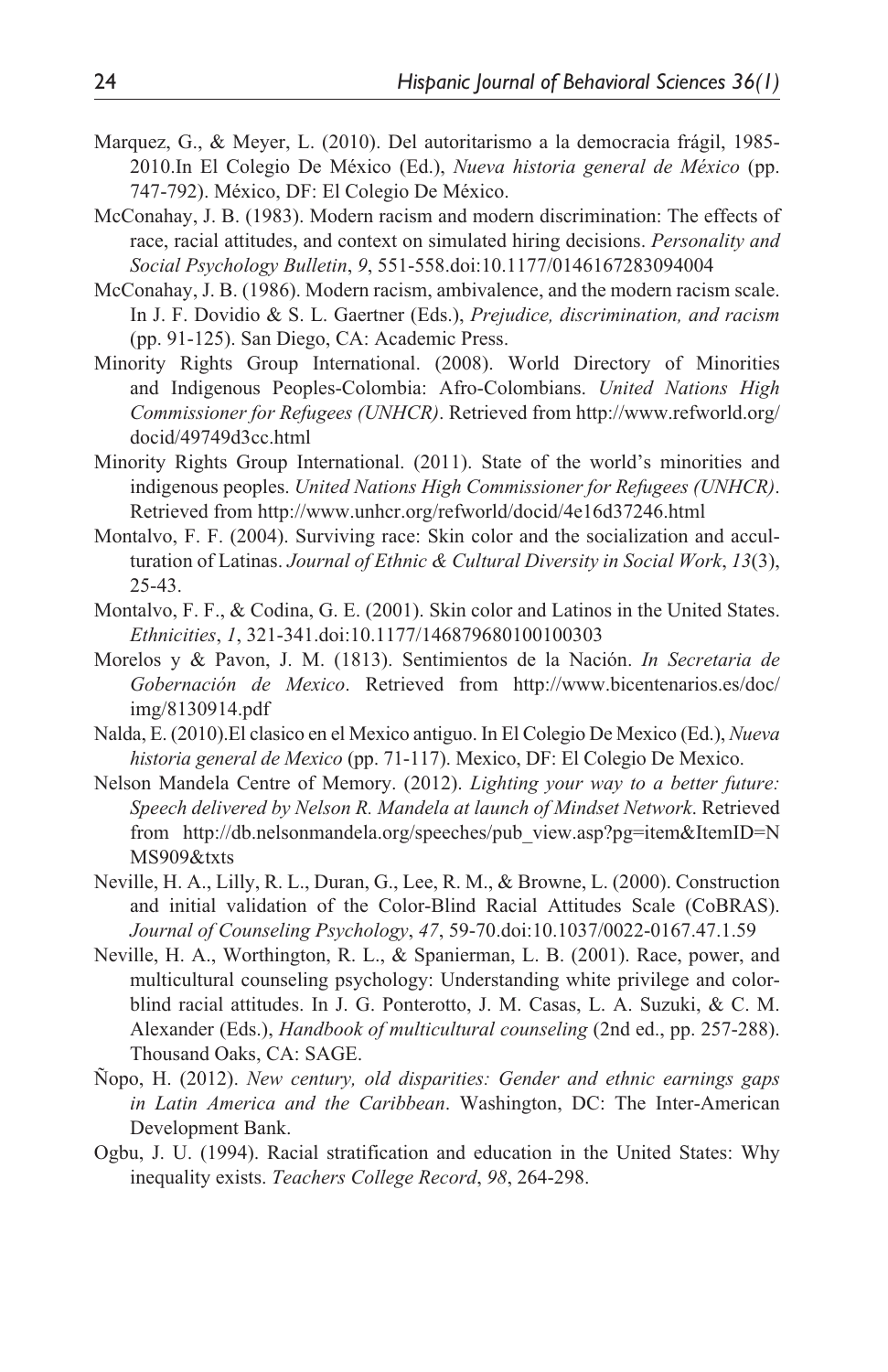- Organista, K. C. (2007a). The social stratification of Latino ethnicity, power, and social welfare in the United States. In K. C. Organista (Ed.), *Solving Latino psychosocial and health problems: Theory, practice, and populations* (pp. 39-63). Hoboken, NJ: John Wiley.
- Organista, K. C. (2007b). *Solving Latino psychosocial and health problems: Theory, practice, and populations*. Hoboken, NJ: John Wiley.
- Organista, K. C. (2009). Latino clinical perspective on Montalvo's ethnoracial gap in clinical practice with Latinos. *Clinical Social Work Journal*, *37*, 287-293. doi:10.1007/s10615-009-0231-3
- Perez, W. (2012). *Undocumented Latino students and the promise of higher education*. New York, NY: Teachers College Press.
- Ramos, B., Jaccard, J., & Guilamo-Ramos, V. (2003). Dual ethnicity and depressive symptoms: Implications of being Black and Latino/a in the United States. *Hispanic Journal of Behavioral Sciences*, *25*, 147-173.doi:10.1177/ 0739986303025002002
- Santiago-Rivera, A. L., Arredondo, P., & Gallardo-Cooper, M. (2002). *Counseling Latinos and la familia: A practical guide*. Thousand Oaks, CA: SAGE.
- Schorr, D. (2008). *A new, "post-racial" political era in America*. Retrieved from <http://www.npr.org/templates/story/story.php?storyId=18489466>
- Soler Castillo, S., & Pardo Abril, N. G. (2009). Discourse and racism in Colombia: Five centuries of invisibility and exclusion. In T. A. Van Dijk (Ed.), *Racism and discourse in Latin America* (pp. 131-170). Lanham, MD: Lexington Books.
- Suarez-Orozco, C., & Suarez-Orozco, M. M. (2001). *Children of Immigration*. Cambridge, MA: Harvard University Press.
- Suarez-Orozco, M. M., & Paez, M. (2008). Introduction: The research agenda. In M. M. Suarez-Orozco & M. M. Paez (Eds.), *Latinos remaking America* (pp. 1-37). Berkeley: University of California Press.
- Subcomandante Marcos. (2002). Today, eighty-five years later, history repeats itself. In J. Ponce de Leon (Ed.), *Our word is our weapon: Selected writings* (pp. 88- 97). New York, NY: Seven Stories Press.
- Sue, D. W. (2003). *Overcoming our racism: The journey to liberation*. San Francisco, CA: Jossey Bass.
- Tanck de Estrada, D., & Marichal, D. (2010). ¿Reino o colonia? Nueva España, 1750- 1804 [Kingdom or colony? The new Spain, 1750-1804]. In El Colegio De México (Ed.), *Nueva historia general de México* [New general history of Mexico] (pp. 307-353). México, DF: El Colegio De México.
- Torres, L., & Ong, A. D. (2010). A daily diary investigation of Latino ethnic identity, discrimination, and depression.*Cultural Diversity & Ethnic Minority Psychology*, *16*, 561-568.doi:10.1037/a0020652
- U.S. Bureau of the Census. (2011). *The Hispanic population: Census 2011 brief*. Retrieved from <http://www.census.gov/compendia/statab/brief.html>
- Wise, T. (2008). *Speaking treason fluently: Anti*-*racism reflections from an angry white male*. Berkeley, CA: Soft Skull Press.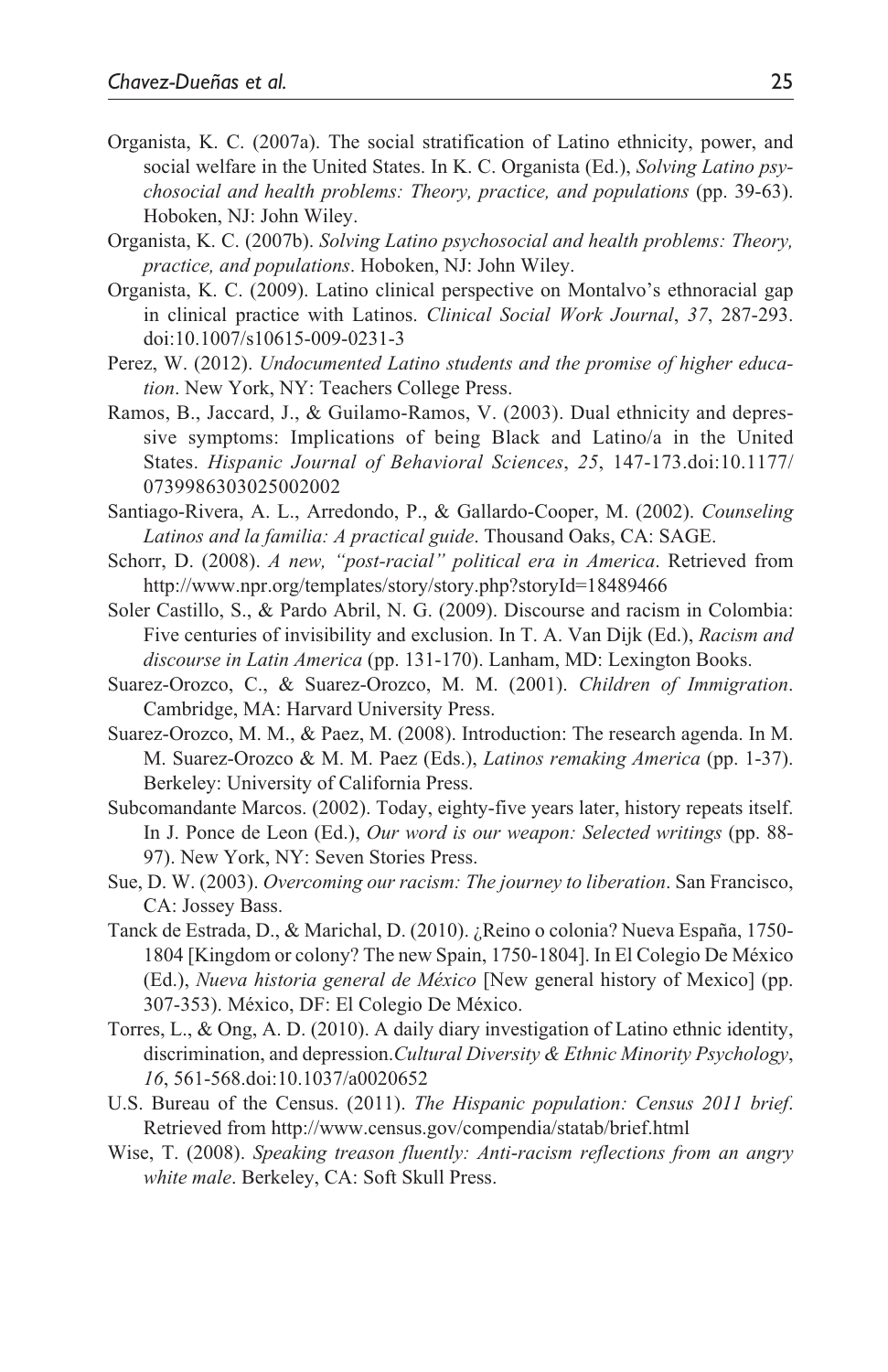### **Author Biographies**

**Nayeli Y. Chavez-Dueñas**, PhD, is an assistant professor at the Chicago School of Professional Psychology (TCSPP). Her research focuses on Latino/a psychology, multiculturalism, race, and racism. She is the recipient of TCSPP's 2012 *Distinguished Teaching Award for Excellence in Multicultural Pedagogy*. She received her PhD in clinical psychology from the American Psychological Association (APA)–accredited program at Southern Illinois University at Carbondale. She served as one of the writers for the *Revised APA Guidelines on Multicultural Education, Training, Research, Practice, and Organizational Change for Psychologists.*

**Hector Y. Adames**, PsyD, is an assistant professor at TCSPP. His research focuses on multicultural training, race, Latina/o psychology, assessment, and cognitive aging. He received his doctorate from the APA-accredited clinical psychology program at Wright State University in Ohio. He completed his APA predoctoral internship at the Boston University School of Medicine's Center for Multicultural Training in Psychology (CMTP). He has earned a number of awards including a *Distinguished Service Award* from the National Latina/o Psychological Association (NLPA) and most recently the *2013 Distinguished Teaching Award for Excellence in Multicultural Pedagogy* by TCSPP. He served as one of the writers for the *Revised APA Guidelines on Multicultural Education, Training, Research, Practice, and Organizational Change for Psychologists.*

**Kurt C. Organista**, PhD, is a professor of social welfare at the University of California, Berkeley. He teaches courses on social work with Latino populations, as well as mental health course more generally. He conducts research on HIV prevention with Mexican/Latino migrant laborers, and is currently the principal investigator (PI) on a NIAAA funded study to develop and test a structural-environmental model of HIV risk and resilience in Latino migrant day laborers (1R01AA017592-02). He is the editor of *HIV Prevention With Latinos: Theory, Research, and Practice* published in 2012 (Oxford University Press); and author of *Solving Latino psychosocial and health problems: Theory, practice, and populations* published in 2007 (John Wiley). He currently serves on the editorial boards of the *Journal of Ethnic and Cultural Diversity in Social Work, Hispanic Journal of Behavioral Sciences*, and the senior editorial board of the *American Journal of Community Psychology*. He also served on the National Office of AIDS Research Advisory Council (2001-2004). Outside work, he enjoys wine tasting with his wife Pamela, collecting rock and roll music, and spending time with his two daughters Zena Laura and Zara Luz.